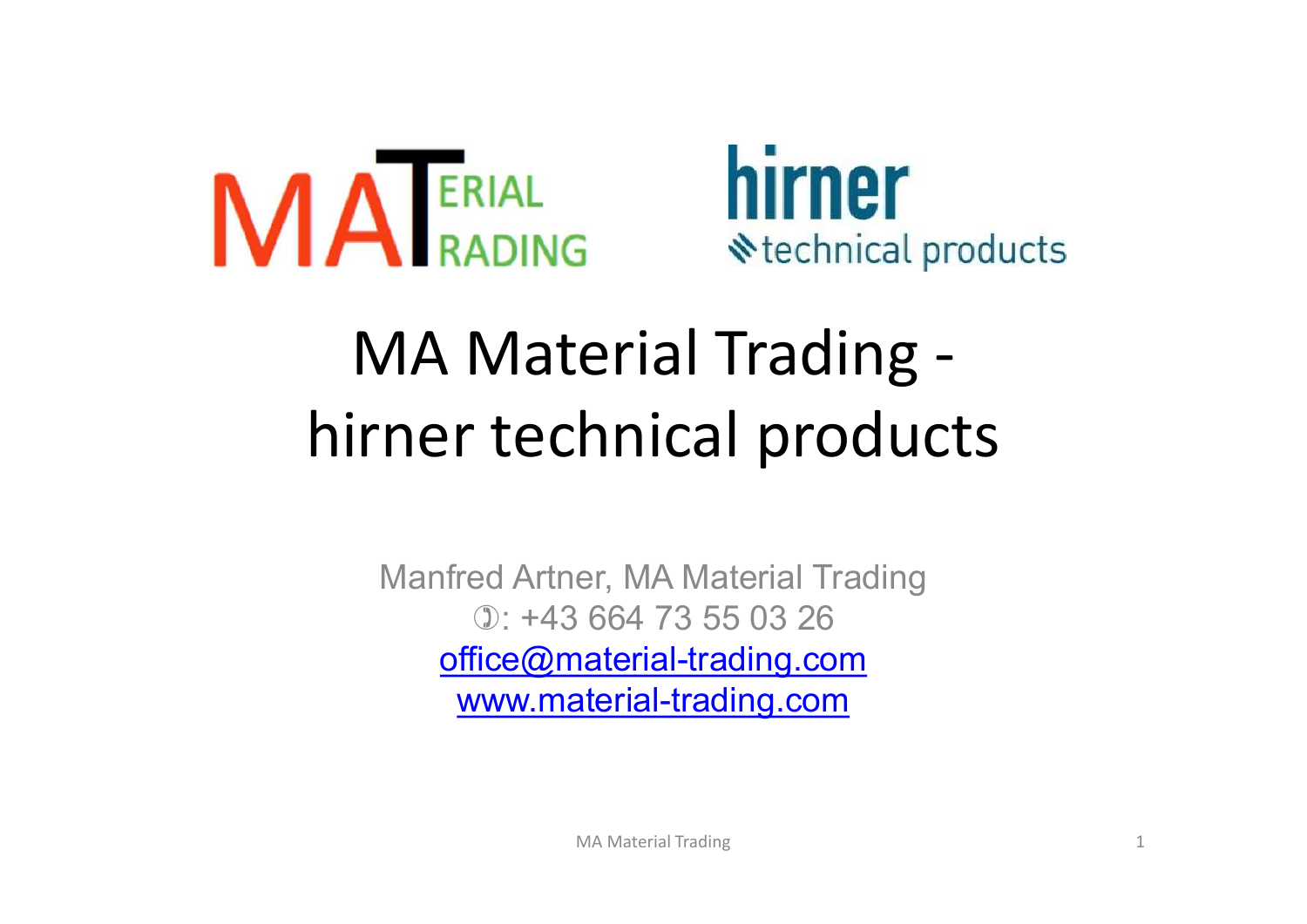

- 
- 
- 
- Lubrication Block<br>• Adhesive Block<br>• Molytrop<br>• Tribological Lacquer<br>• Cable Lubrication • Lubrication Block<br>• Adhesive Block<br>• Molytrop<br>• Tribological Lacquer<br>• Cable Lubrication
- 

# Adhesive Block<br>
• Molytrop<br>
• Tribological Lacquer<br>
• Cable Lubrication<br>
As much as you need, but less as possible!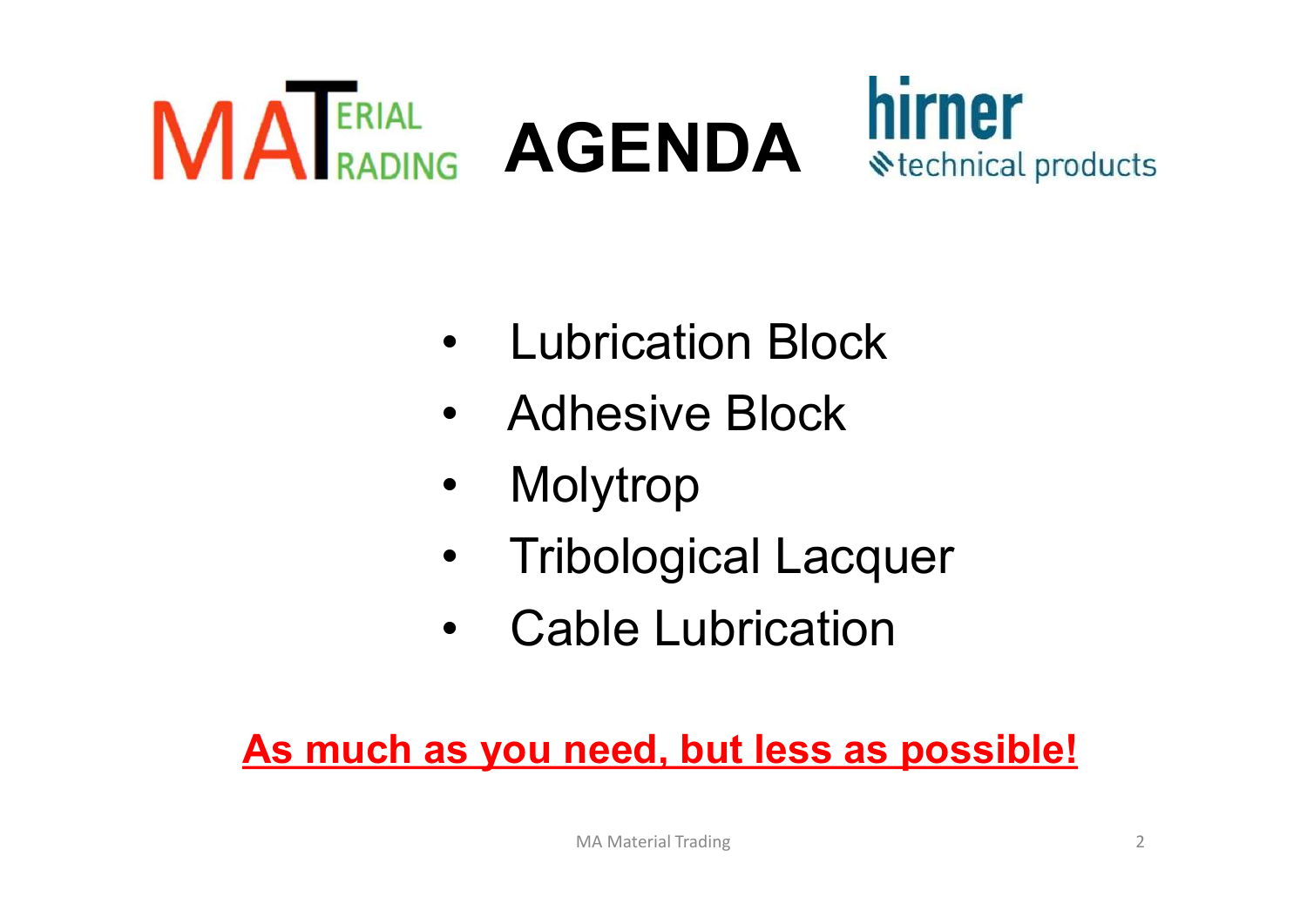

- 
- **EXECT SERVING LUDITICATION Block Wetchnical products**<br> **Wear Protection with Lubrication Block**<br>
A simple, but effective wear protection with the use of blocks for<br>
surface conditioning.<br>
To protect the gliding surface ag **Example 2018** We definited products<br>
Wear Protection with Lubrication Block<br>
A simple, but effective wear protection with the use of blocks for<br>
surface conditioning.<br>
To protect the gliding surface against wear, you have • Wear Protection with Lubrication Block<br>• A simple, but effective wear protection with the use of blocks<br>surface conditioning.<br>• To protect the gliding surface against wear, you have to plac<br>blocks in a way to use the for • Wear Protection with Lubrication Block<br>
• A simple, but effective wear protection with the use of blocks for<br>
surface conditioning.<br>
• To protect the gliding surface against wear, you have to place the<br>
blocks in a way t
- 
-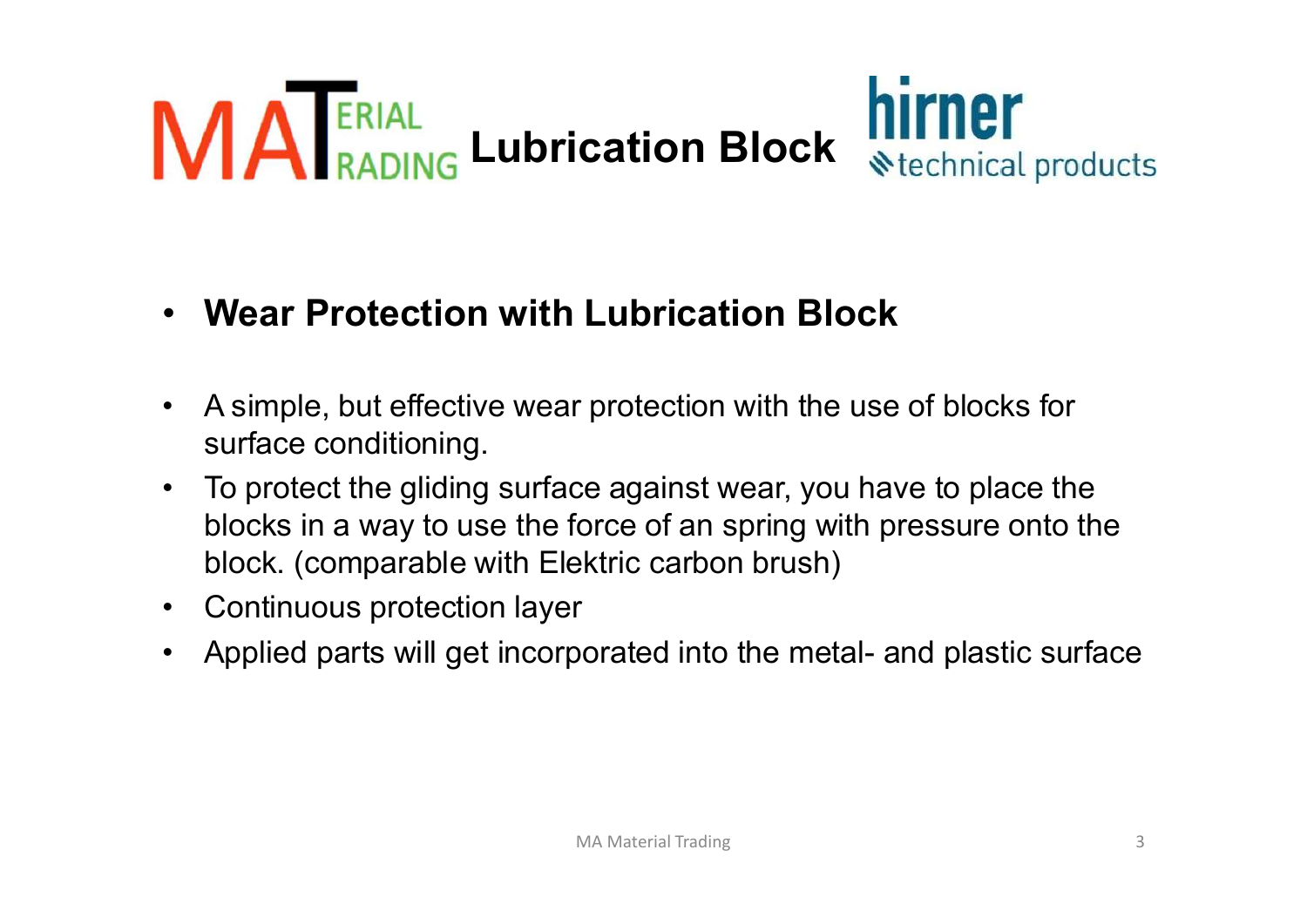

# Technical details

- 
- 
- **MALANG Lubrication Block Weechnical (MOSE)**<br> **Technical details**<br>
 Friction Coefficient 0,015<br>
 Protective Layer thickness 0,001 0,005mm<br>
 Wear Protection Block TYPE 10036 with high percentag<br>
 Wear Protection Block  $)$ **Fechnical details**<br>- Friction Coefficient 0,015<br>- Protective Layer thickness 0,001 – 0,005mm<br>- Wear Protection Block TYPE 10036 with high percentage of<br>nolybdenum disulphide (MoS<sub>2</sub>)<br>- Wear Protection Block TYPE HGxxx wit - Friction Coefficient 0,015<br>- Protective Layer thickness 0,001 – 0,005mm<br>- Wear Protection Block TYPE 10036 with high percentage of<br>molybdenum disulphide (MoS<sub>2</sub>)<br>- Wear Protection Block TYPE HGxxx with high percentage of - Protective Layer thickness  $0,001 - 0,005$ mm<br>
- Wear Protection Block TYPE 10036 with high percentag<br>
molybdenum disulphide (MoS<sub>2</sub>)<br>
- Wear Protection Block TYPE HGxxx with high percenta<br>
graphie<br>
- Wear Protection Bloc
- graphie
-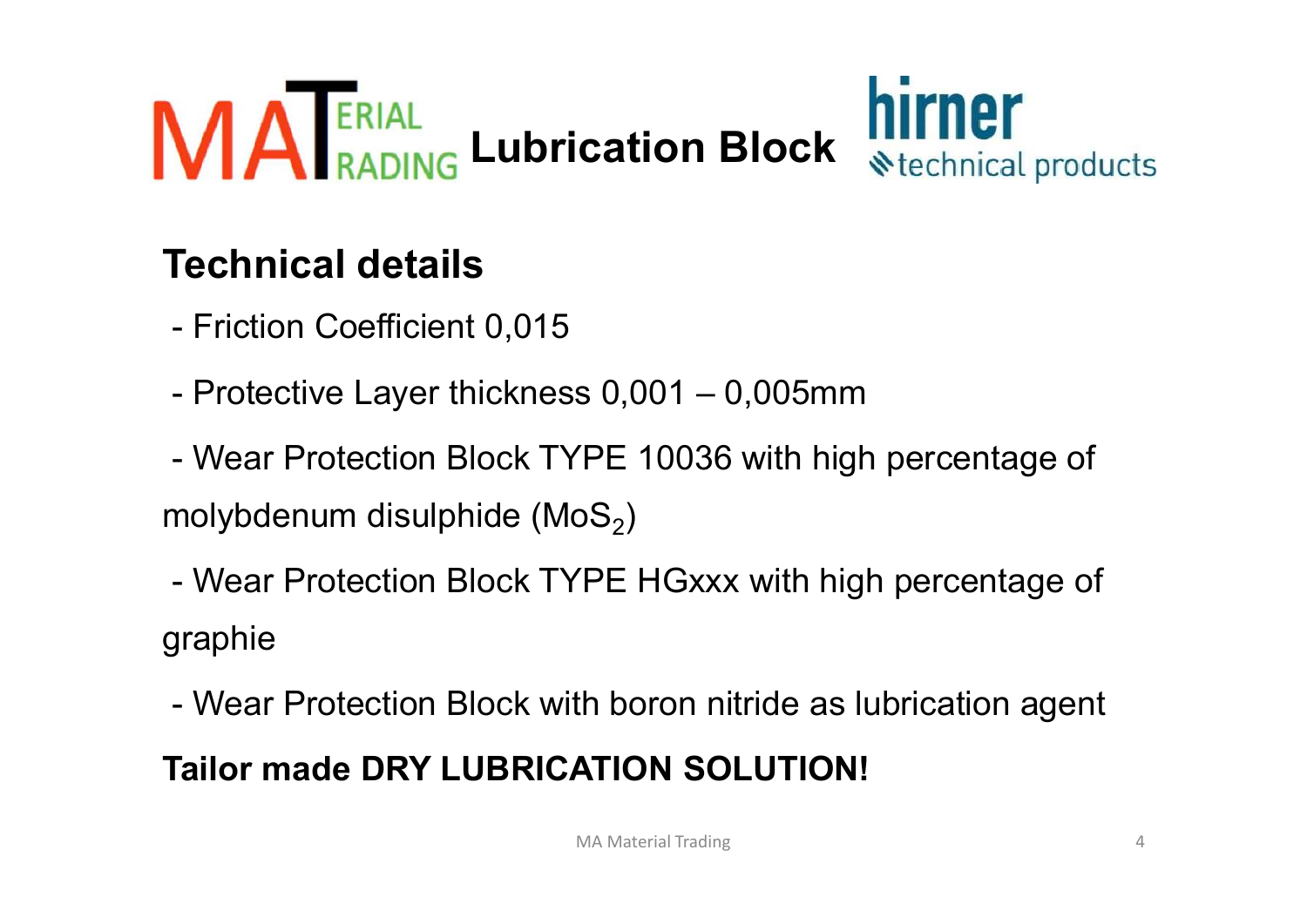

# Shape







MA Material Trading 5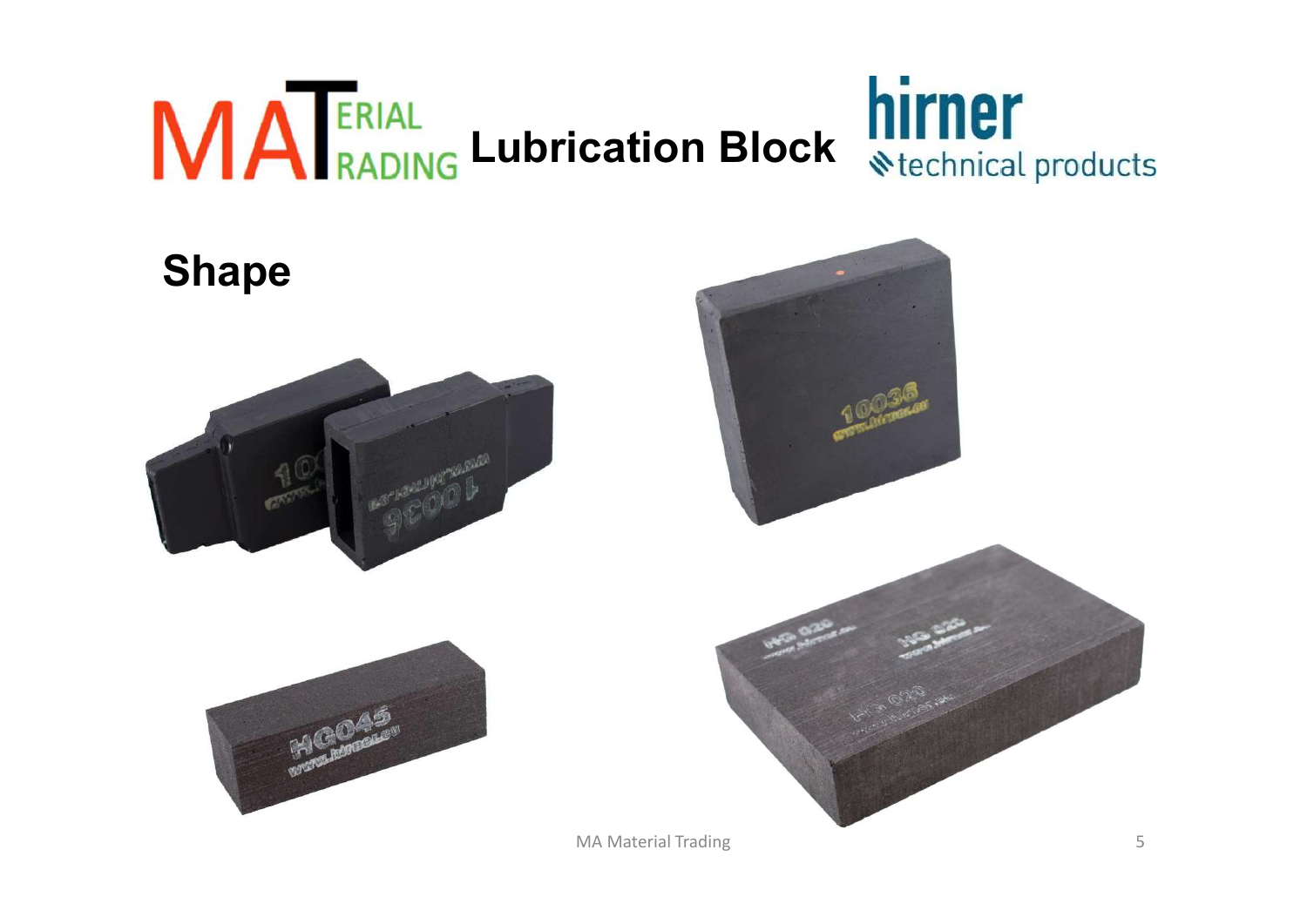

## Characteristics

- 
- 
- 
- 
- eco-friendly and not subject to labelling Characteristics<br>• dry and dust- repellent<br>• for high tangential speeds<br>• high temperature resistant<br>• low maintenance<br>• eco-friendly and not subject to labelling<br>• water resistant<br>• very low friction coefficents<br>• preventi Characteristics<br>• dry and dust- repellent<br>• for high tangential speeds<br>• high temperature resistant<br>• low maintenance<br>• eco-friendly and not subject to labelling<br>• water resistant<br>• very low friction coefficents<br>• preventi • dry and dust- repellent<br>• for high tangential speeds<br>• high temperature resistant<br>• low maintenance<br>• eco-friendly and not subject to labelling<br>• water resistant<br>• very low friction coefficents<br>• preventing wear and corr
- 
- 
-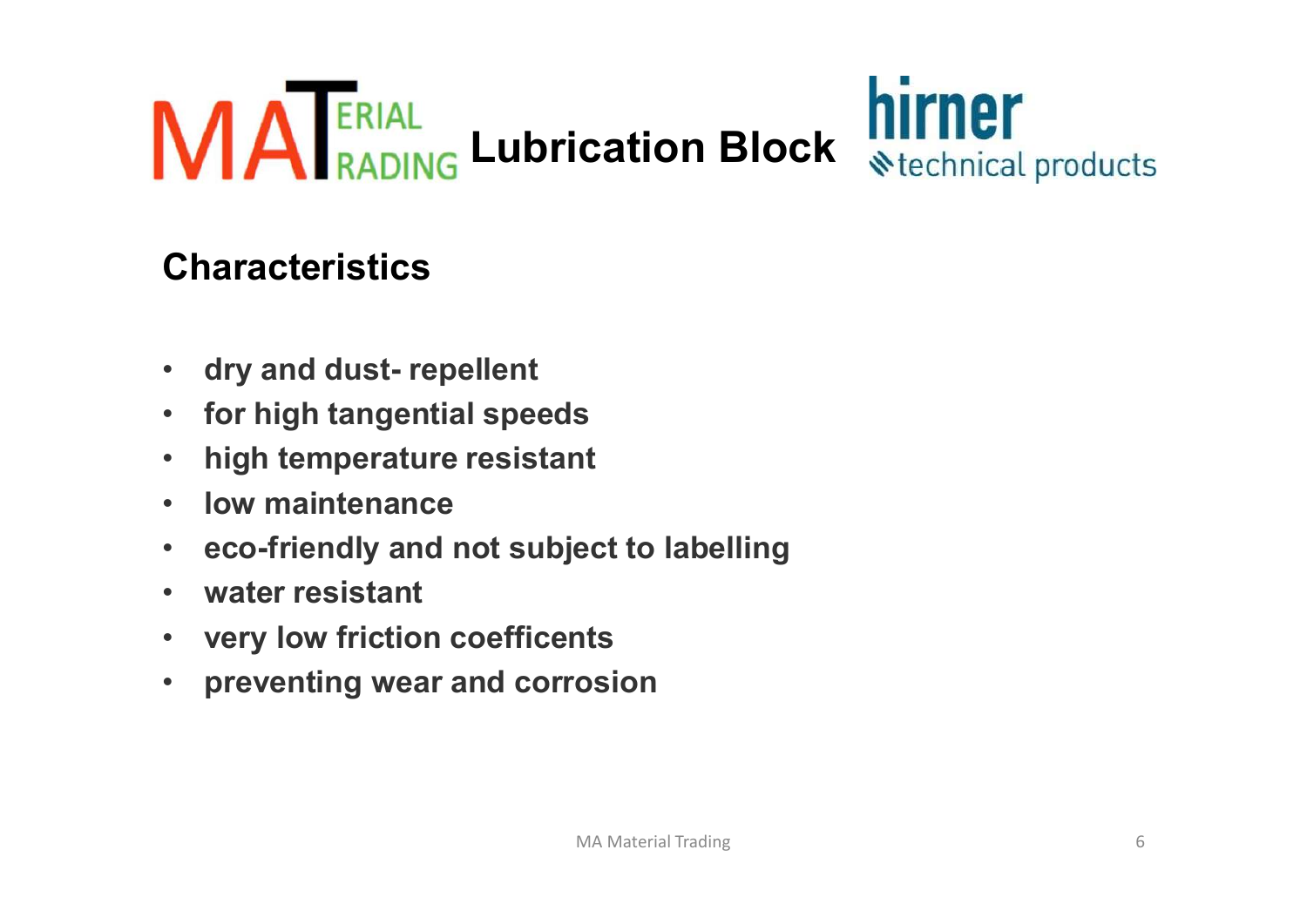

# Application:



- 
- -
- -
	-
	-
	-
	-





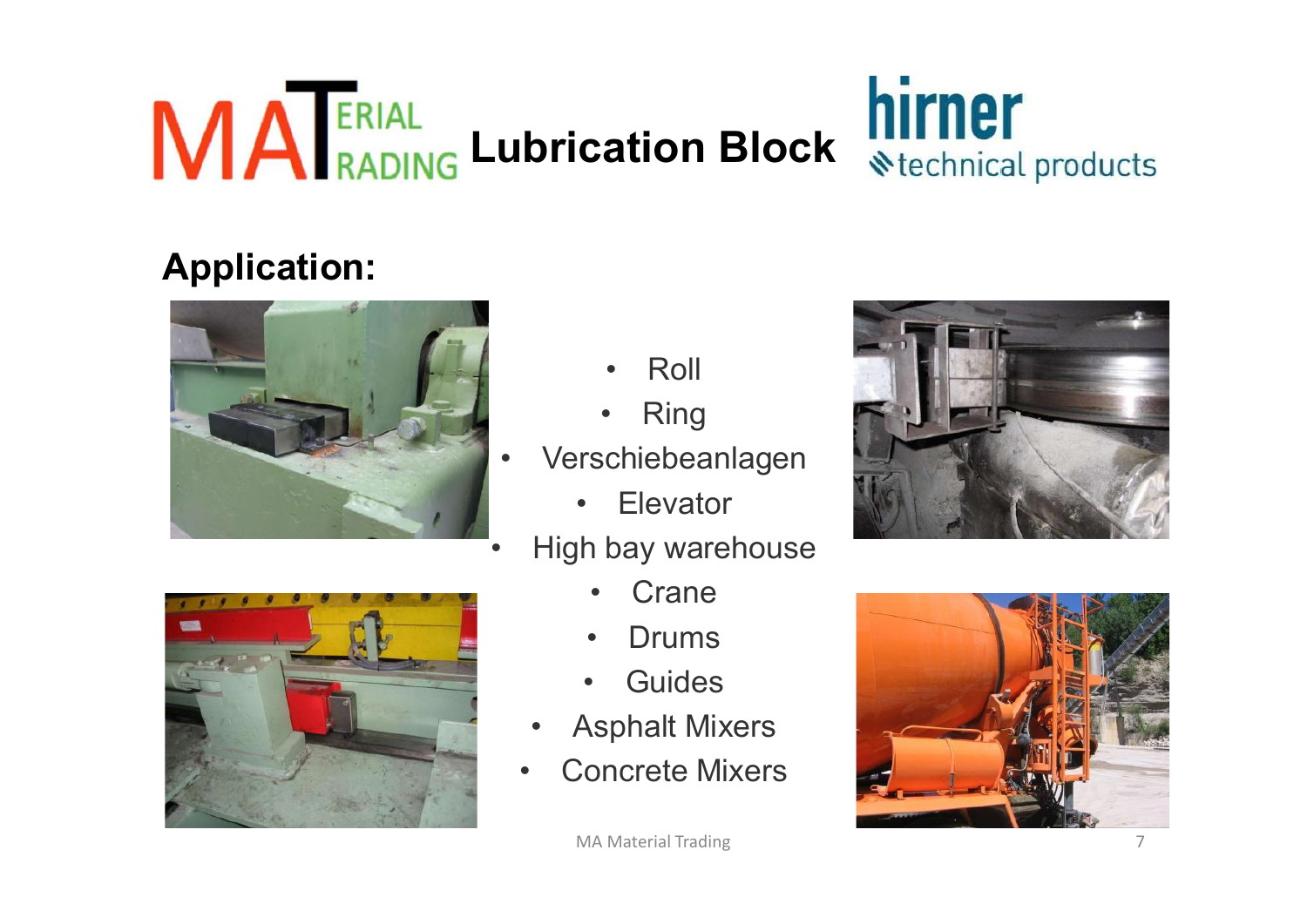



- 
- **MANUSE Adhesive Block MINDET**<br>
 Wear Protection with Adhesive Blocks<br>
 A simple, but effective wear protection with the use of blocks for<br>
surface conditioning.<br>
 To protect the gliding surface against wear, you have t • Wear Protection with Adhesive Block<br>• Wear Protection with Adhesive Blocks<br>• A simple, but effective wear protection with the use of blocks for<br>• To protect the gliding surface against wear, you have to place the<br>• block **EXECUTE CONSTRESS IN A WARK IN THE FORMULTER IN A SHOW WEAT Protection with Adhesive Blocks**<br>
A simple, but effective wear protection with the use of blocks for<br>
surface conditioning.<br>
To protect the gliding surface again **Example State of the Control of State Products**<br> **Wear Protection with Adhesive Blocks**<br>
A simple, but effective wear protection with the use of blocks for<br>
surface conditioning.<br>
To protect the gliding surface against we • Wear Protection with Adhesive Blocks<br>
• A simple, but effective wear protection with the use of blocks for<br>
surface conditioning.<br>
• To protect the gliding surface against wear, you have to place the<br>
blocks in a way to • Wear Protection with Adhesive Blocks<br>
• A simple, but effective wear protection with the use of blocks for<br>
surface conditioning.<br>
• To protect the gliding surface against wear, you have to place the<br>
blocks in a way to
	-
	-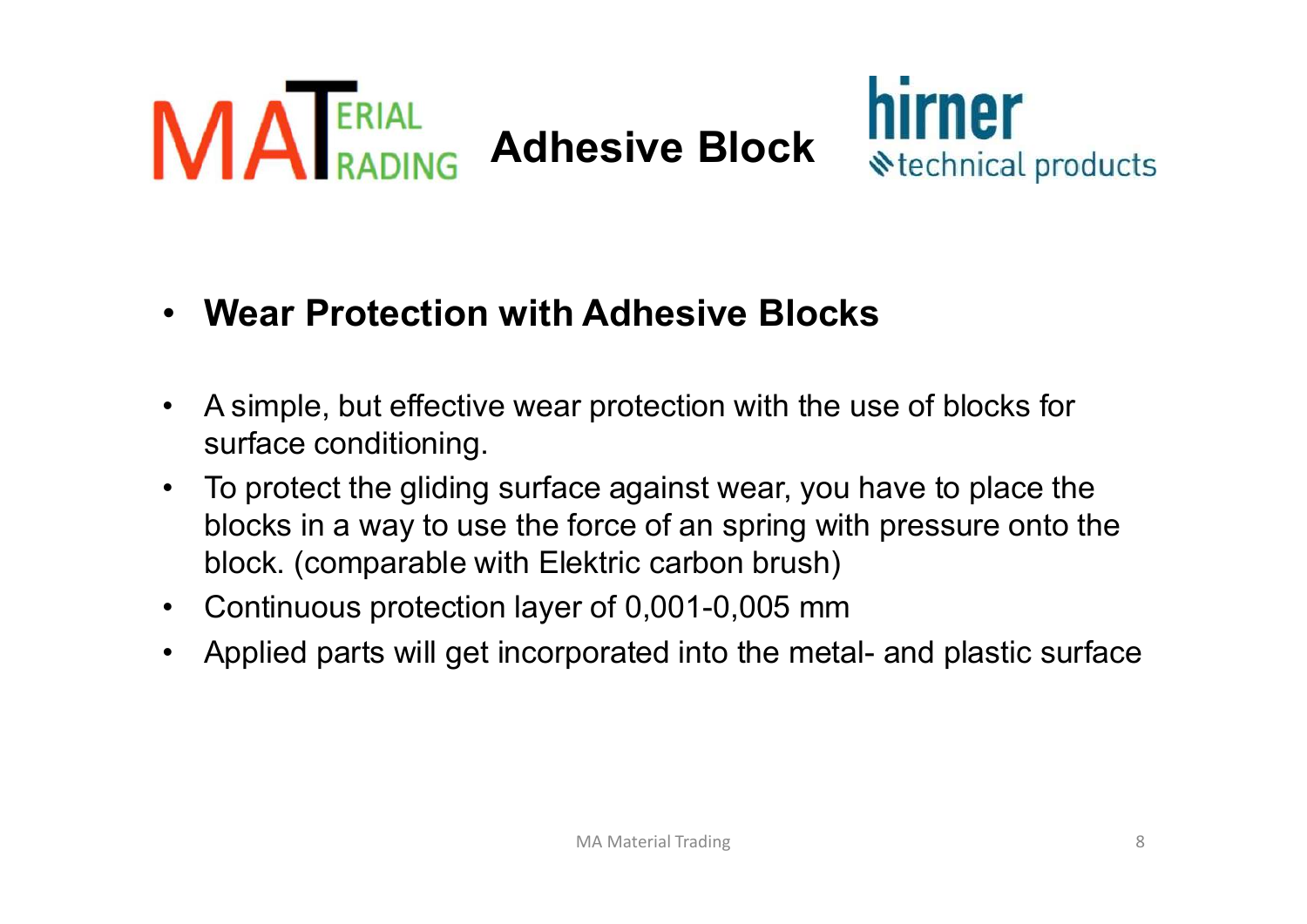



# Technical Details

- 
- 
- 

FRIAL<br>
Technical Details<br>
Friction Coefficient 0,3 – 0,7<br>
- Protective Layer thickness 0,001 – 0,005mm<br>
- Wear Protection Block TYPE 10035<br>
- Due to an own innovation and production, we are able to Friction Coefficient 0,3 - 0,7<br>
- Priction Coefficient 0,3 - 0,7<br>
- Protective Layer thickness 0,001 - 0,005mm<br>
- Wear Protection Block TYPE 10035<br>
- Due to an own innovation and production, we are able to produce<br>
ailor m Technical Details<br>
- Friction Coefficient 0,3 – 0,7<br>
- Protective Layer thickness 0,001 – 0,005mm<br>
- Wear Protection Block TYPE 10035<br>
- Due to an own innovation and production, we are able to produce<br>
tailor made Adhesive - Friction Coefficient 0,3 – 0,7<br>
- Protective Layer thickness 0,001 – 0,005mm<br>
- Wear Protection Block TYPE 10035<br>
- Due to an own innovation and production, we are<br>
tailor made Adhesive Blocks with different friction of<br>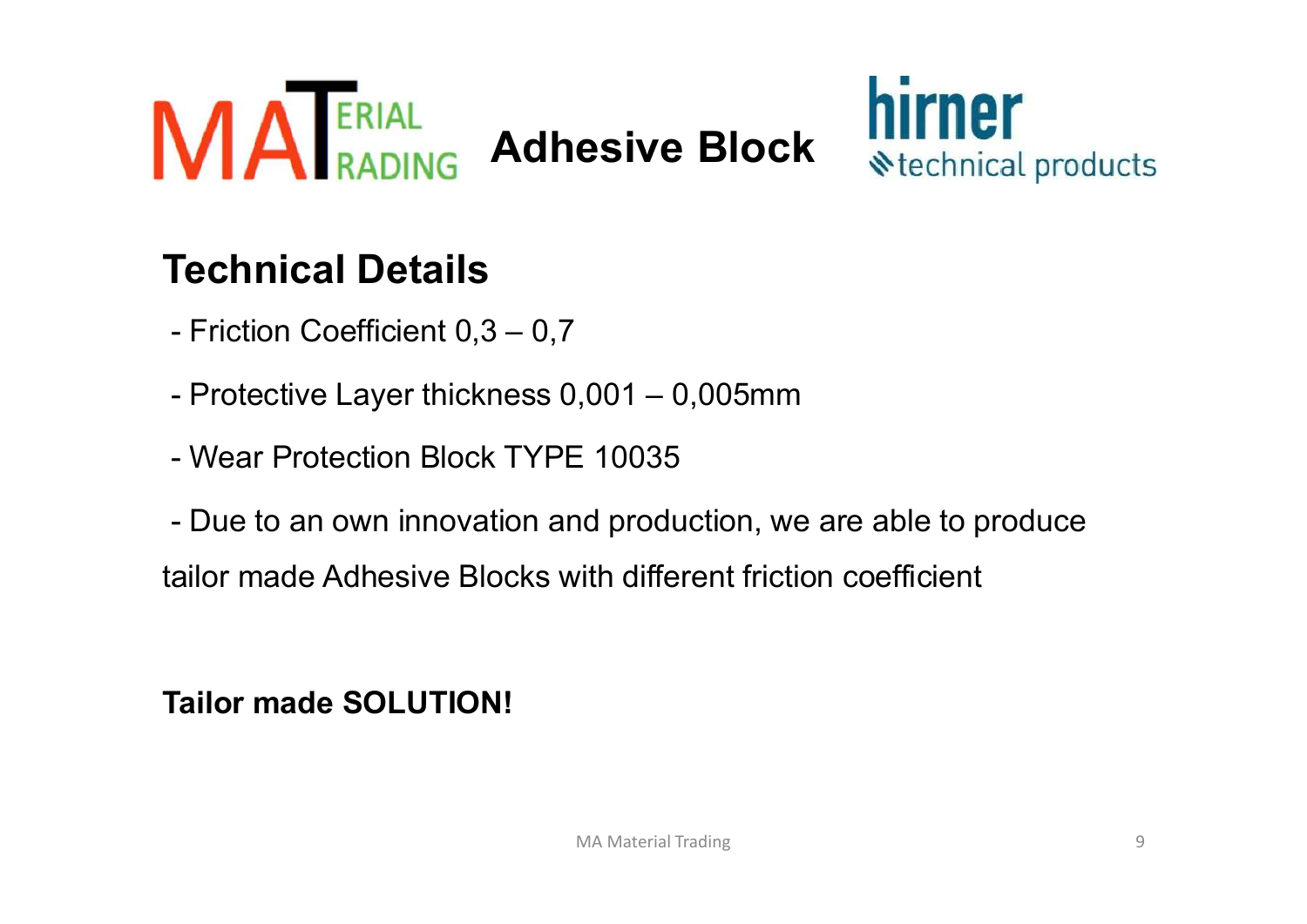

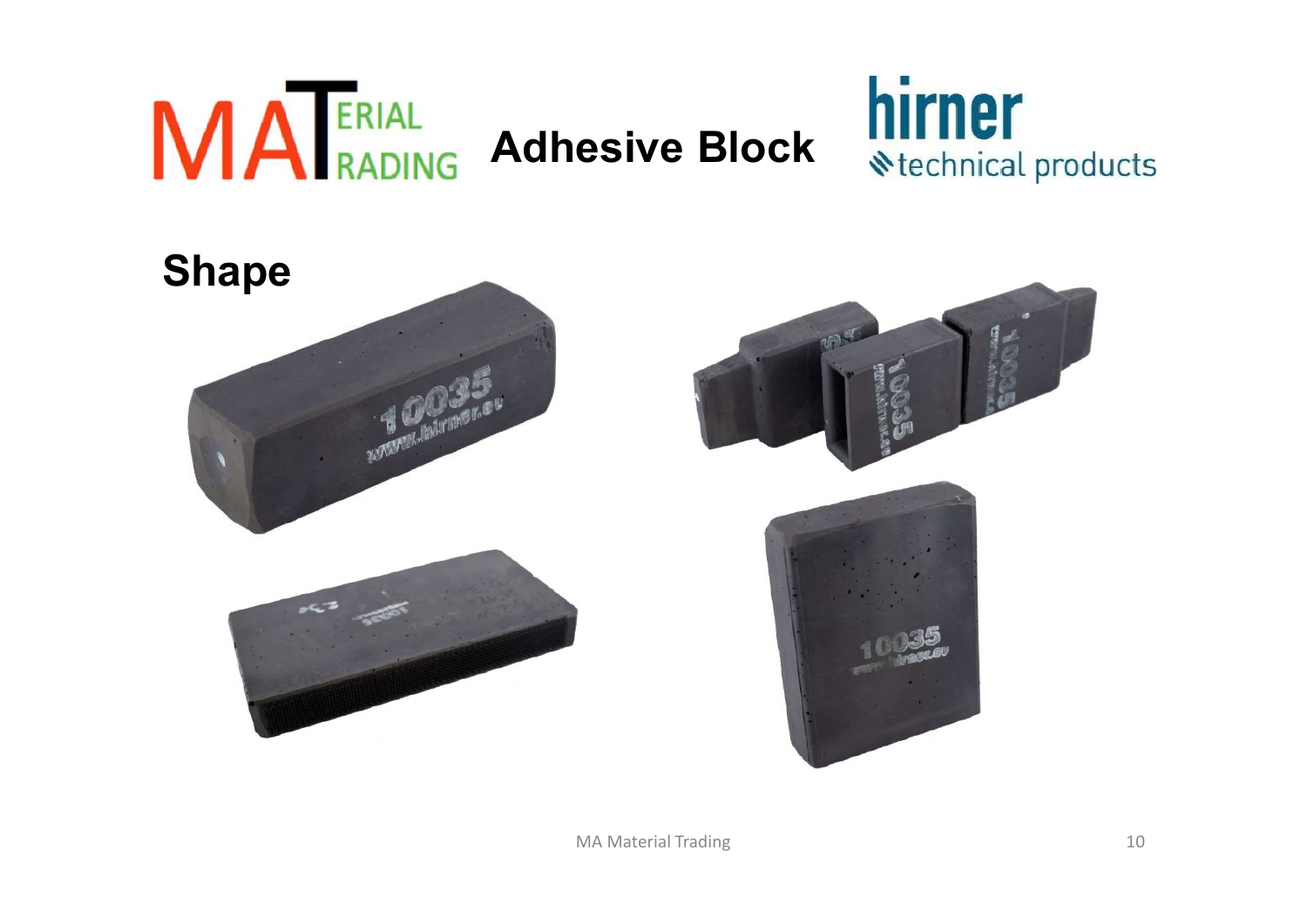



## Characteristics

- 
- 
- 
- 
- eco-friendly and not subject to labelling Characteristics<br>• dry and dust- repellent<br>• for high tangential speeds<br>• high temperature resistant<br>• low maintenance<br>• eco-friendly and not subject to labelling<br>• water resistant
-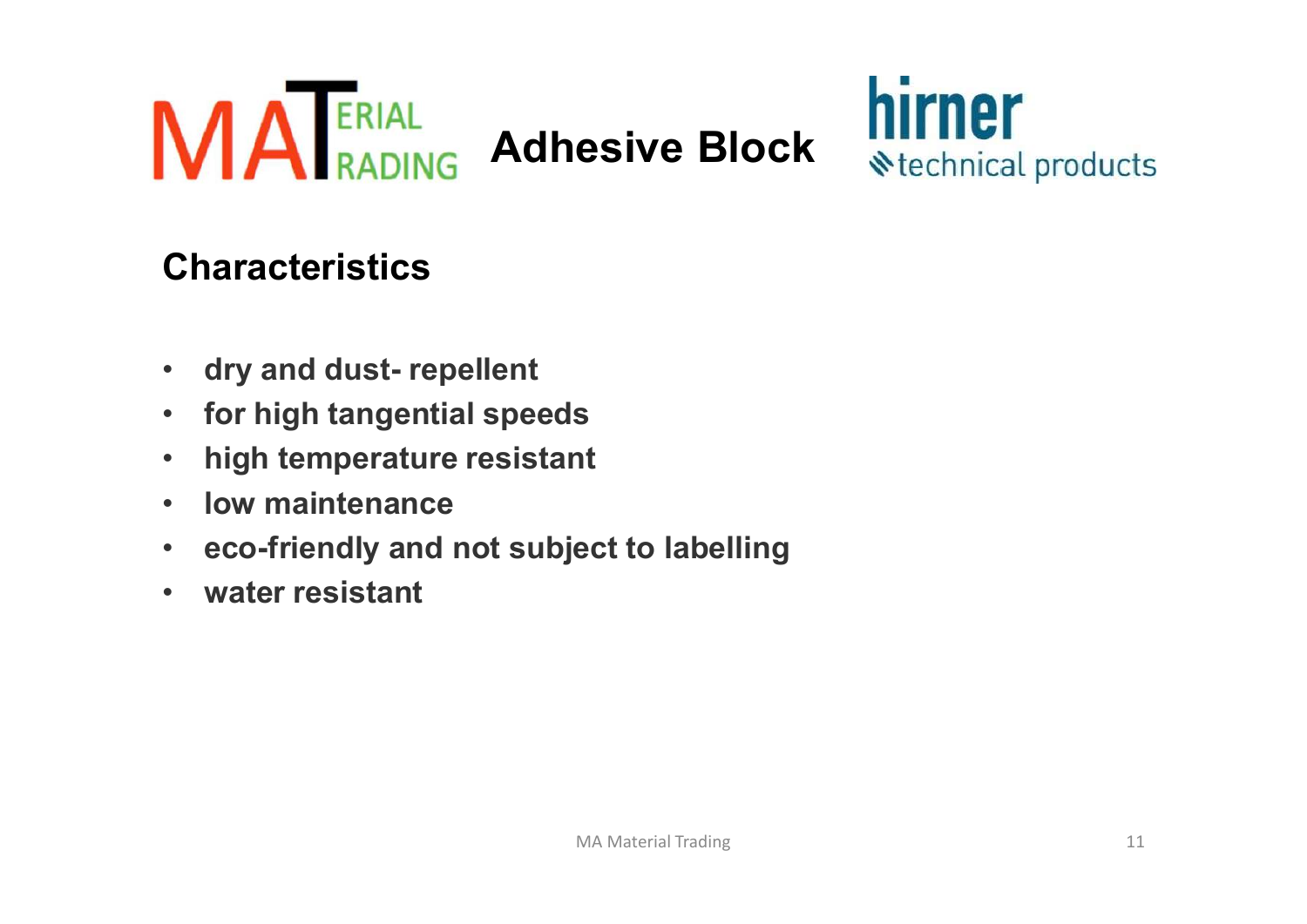



## Application

- **ANDRAN ADERIAL Adhesive Block**<br>**Application**<br>• The adhesive blocks are used where slippage leads to abrasive<br>wear. Throught an increase in friction coefficents. By increasing the<br>friction coefficient, wear- and slip-free **ERIAL RADING Adhesive Block MITTIPT**<br> **CONFIDENTIAL Adhesive Block** Stechnical products<br>
The adhesive blocks are used where slippage leads to abrasive<br>
Wear. Throught an increase in friction coefficents. By increasing the FRIAL<br> **Adhesive Block**<br>
Sechnical products<br>
pplication<br>
The adhesive blocks are used where slippage leads to abrasive<br>
wear. Throught an increase in friction coefficents. By increasing the<br>
prive Rollers<br>
Drive Wheels **MANING Adhesive E**<br> **Application**<br>
• The adhesive blocks are used where<br>
wear. Throught an increase in friction<br>
friction coefficient, wear- and slip-free<br>
• Drive Rollers<br>
• Priction Wheel applications **Application**<br>
• The adhesive blocks are used where<br>
• The adhesive blocks are used where<br>
• wear. Throught an increase in friction<br>
• friction coefficient, wear- and slip-free<br>
• Drive Wheels<br>
• Friction Wheel application **Application**<br>• The adhesive blocks are used where slippag<br>wear. Throught an increase in friction coeffice<br>friction coefficient, wear- and slip-free operat<br>• Drive Rollers<br>• Friction Wheel applications
- 
- 
-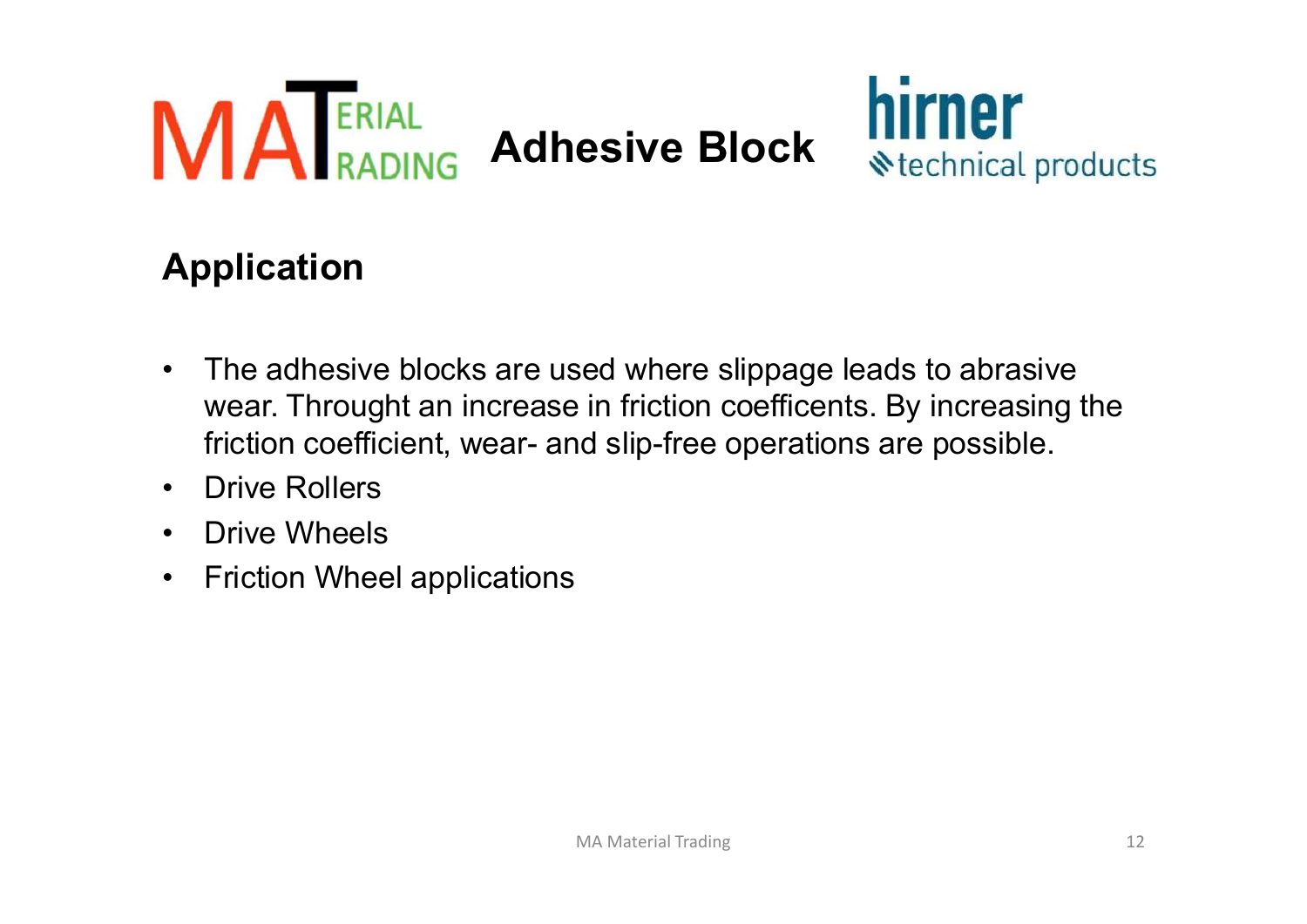



# Application

**ANDRAGERIAL Adhesive Block Stechnical products**<br> **Application**<br>
• Adhesive blocks are used where slippage leads to abrasive wear.<br>
Through an increase in friction coefficents. By increasing the friction<br>
coefficient, wear Through an increase in friction coefficents. By increasing the friction **CRIAL RADING Adhesive Block MITNET**<br> **CONFIDENTIFY Adhesive Adhesive Block** Stechnical production<br>
Adhesive blocks are used where slippage leads to abrasive wear<br>
Through an increase in friction coefficients. By increasin



MA Material Trading 13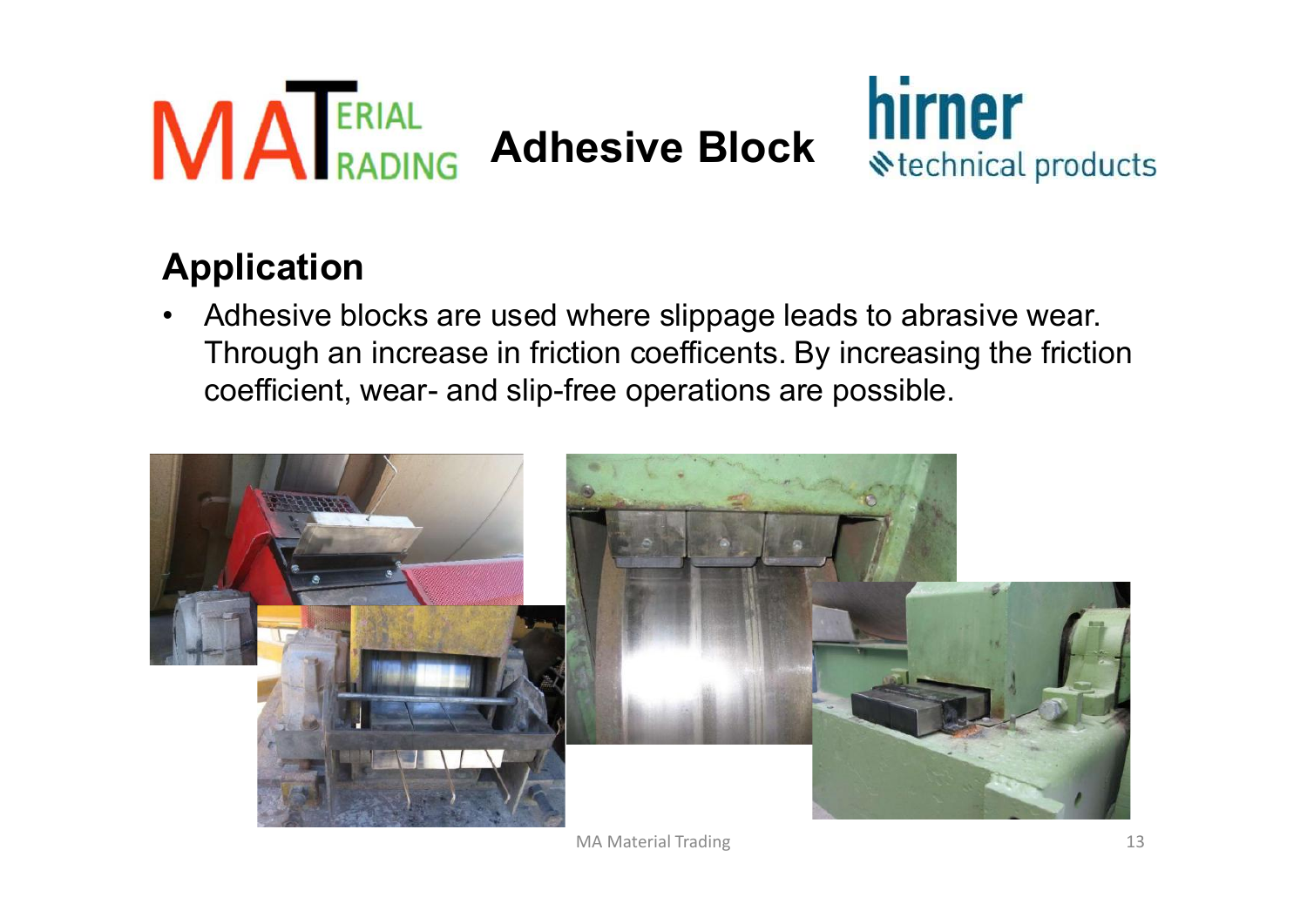





# **MANUAL Seneral Seneral MITNET**<br>
Fixation of Lubrication- and Adhesive Blocks<br>
- Clamping Bracket in different variations<br>
- with or without consumption display<br>
- different shapes of Clamping Brackets<br>
- Fast refill Brack **Exation of Lubrication- and Adhesive Blocks**<br>- Clamping Bracket in different variations<br>- with or without consumption display<br>- different shapes of Clamping Brackets<br>- Fast refill Bracket with insertion

- 
- 
- 
-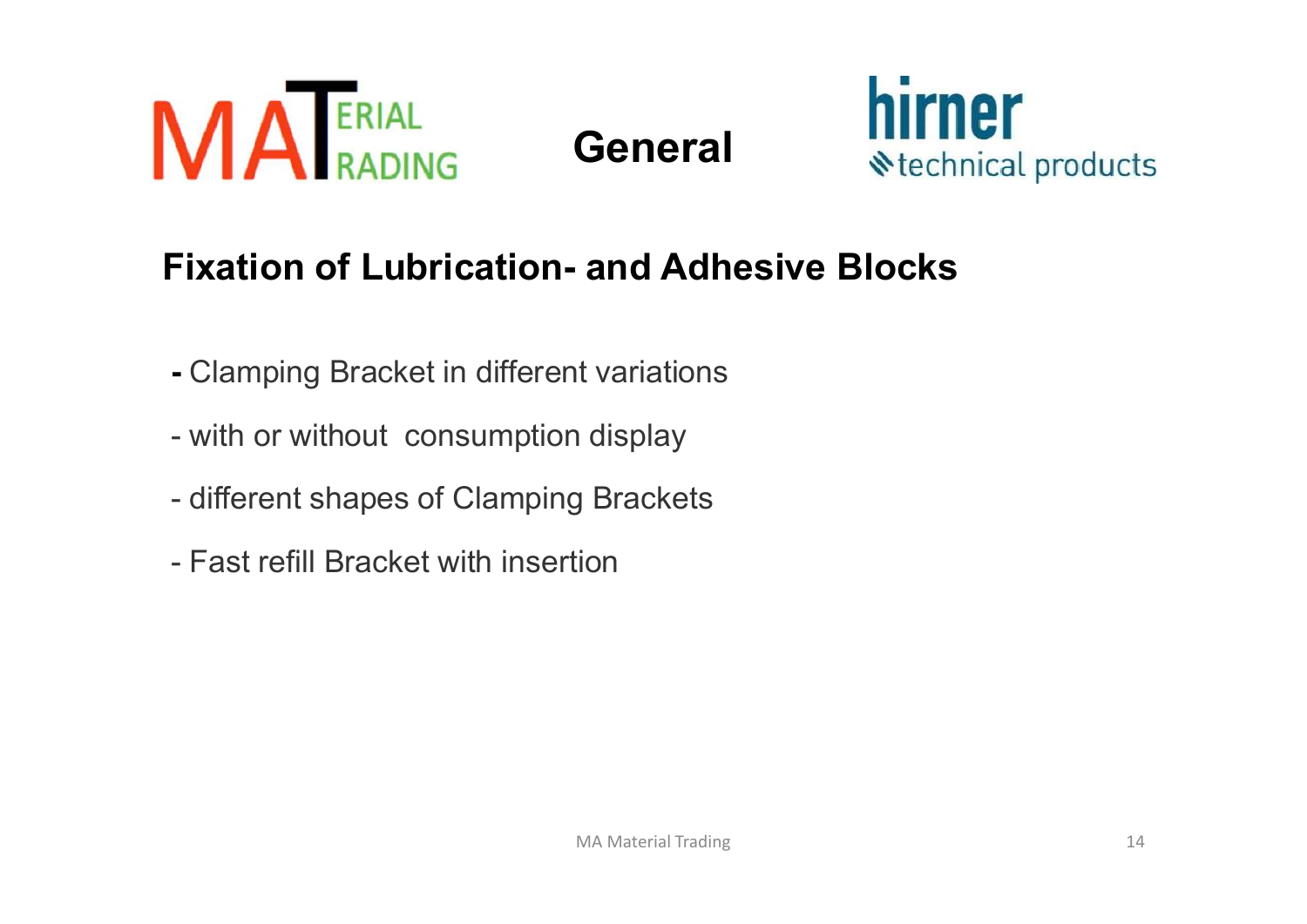





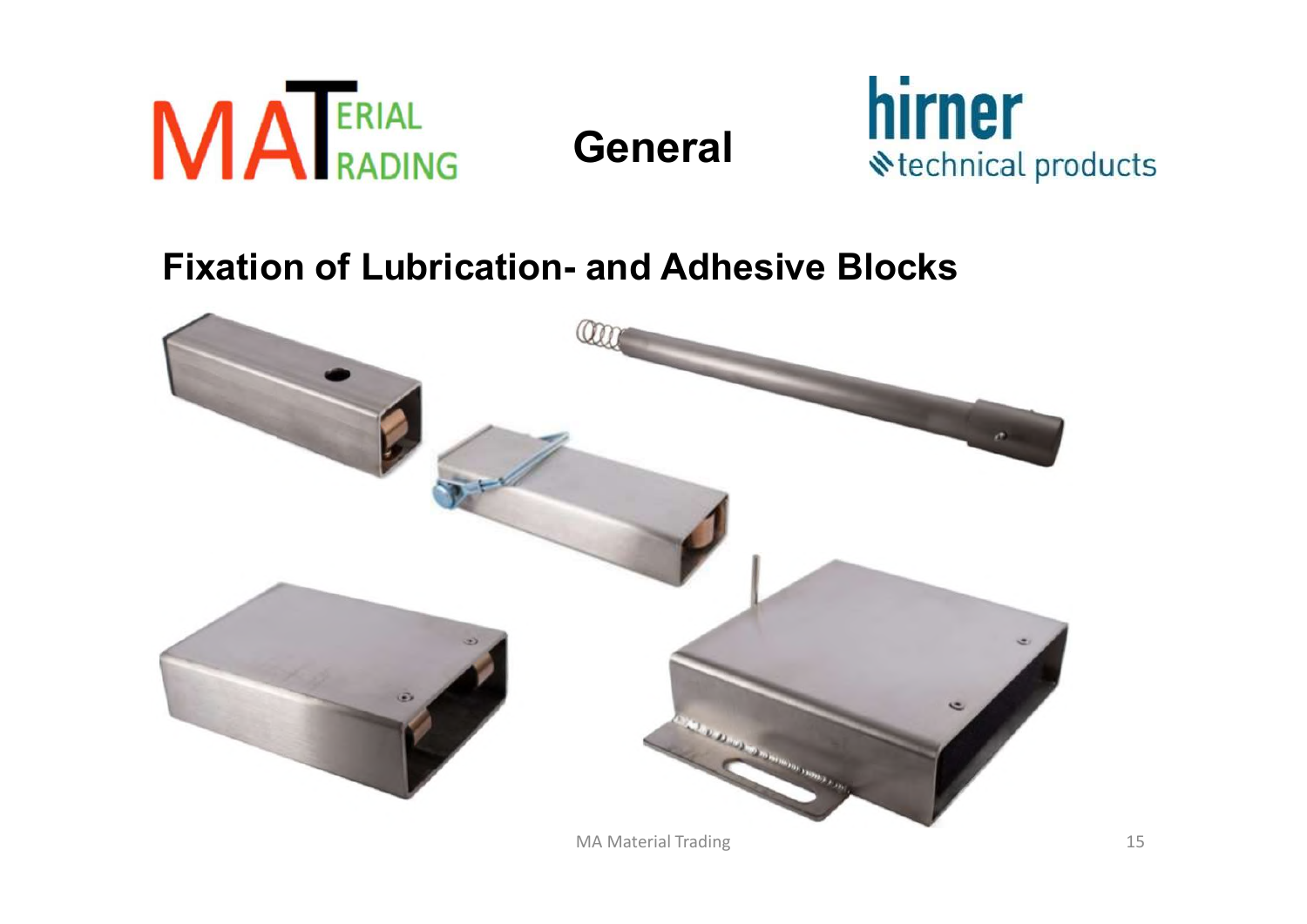



- **ARADING**<br> **CONTROPS** MOLYTROP!!!<br>
 MOLYTROP® is made of MoS<sub>2</sub> with organic and inorganic<br>
 Substrate transports the MoS<sub>2</sub> components to the dedicated<br>
 Substrate transports the MoS<sub>2</sub> components to the dedicated components, which control the stability and flow characteristics
- **ERIAL Molytrop**<br> **CHANG MOLYTROP SERVIDE SERVIDE SERVIDE SERVIDE SERVIDE SUBSET ON MOLYTROP SIGNAL CONTROP SUBSET ON MORE SUBSET ON SUBSTRATE TRANSPORT SUBSTRATE TRANSPORT SUBSTRATE TRANSPORT SUBSTRATE TRANSPORT SUBSTRATE** substrate transports the  $MOS<sub>2</sub>$  components to the dedicated lubrication point



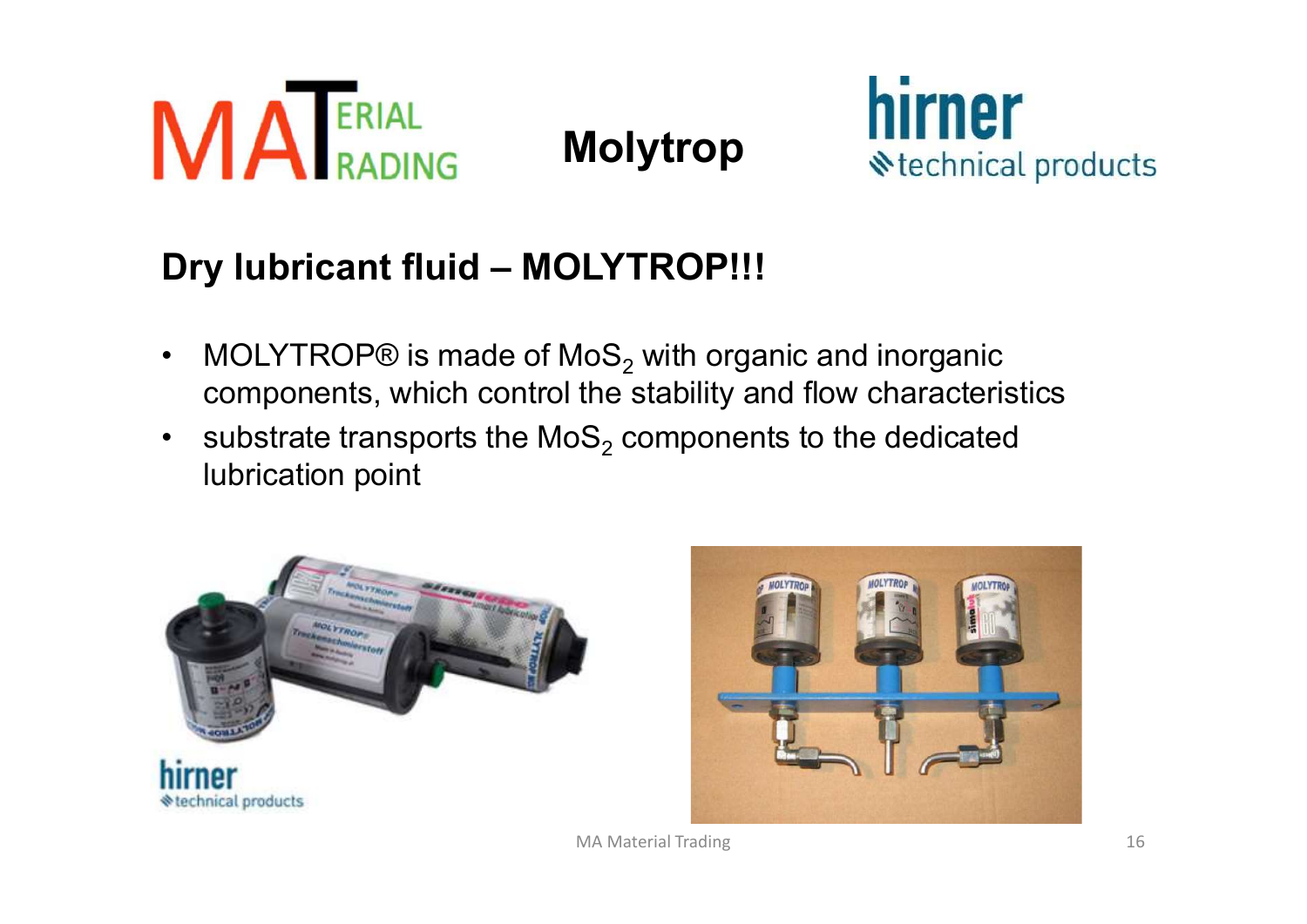# MA ERIAL

# **Molytrop hirner**<br> **Molytrop Rechnical products**

Applications with adhesive blocks



Drive wheel railway engine



Asphalt dryer friction drive



Friction drive asphalt drum

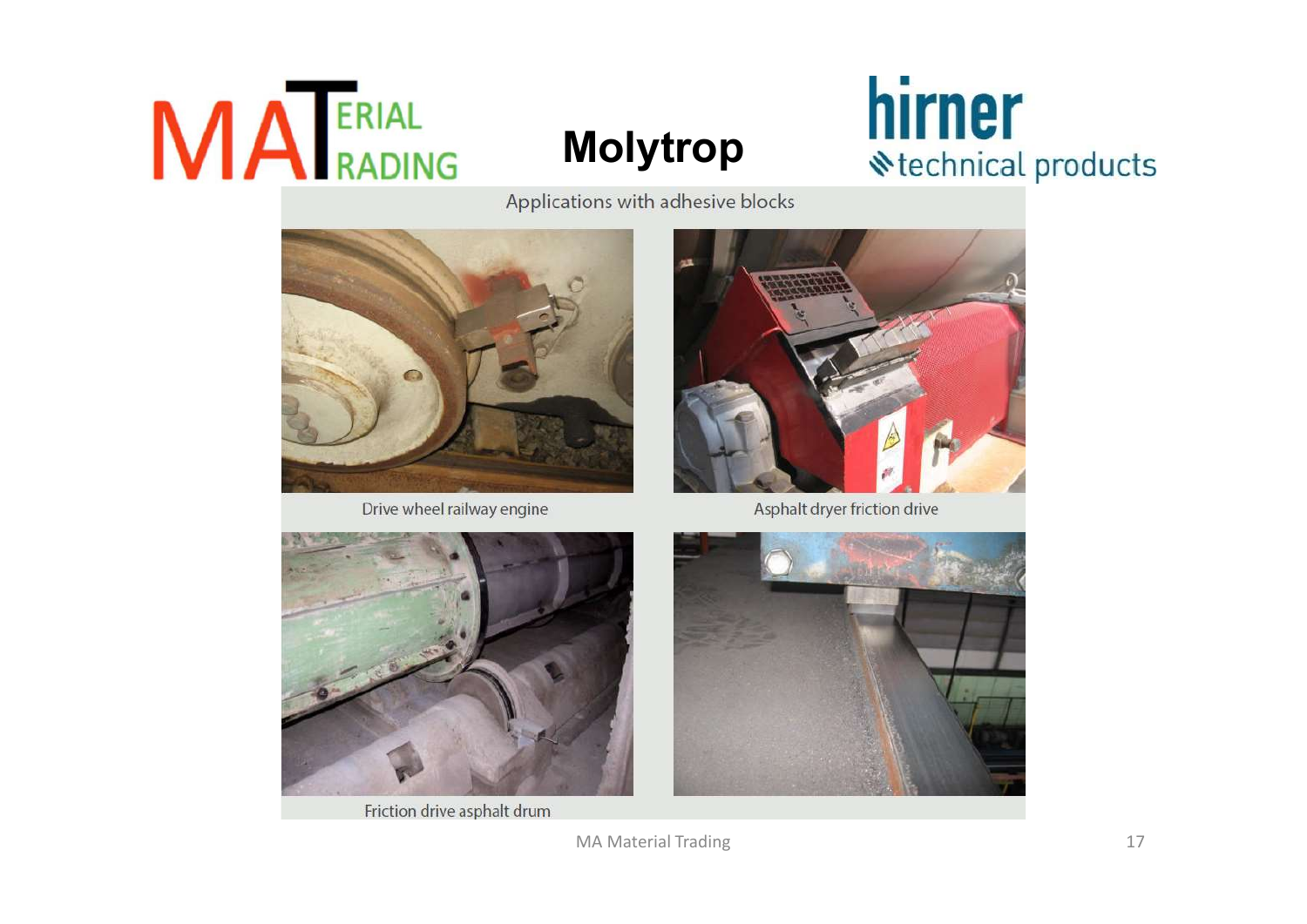# **MA** ERIAL

# **Molytrop hirner**<br> **Molytrop Rechnical products**



Charging wagon



Crane rail



On storage rail





Friction drive asphalt dryer

on friction drive

Crane Rail MA Material Trading 18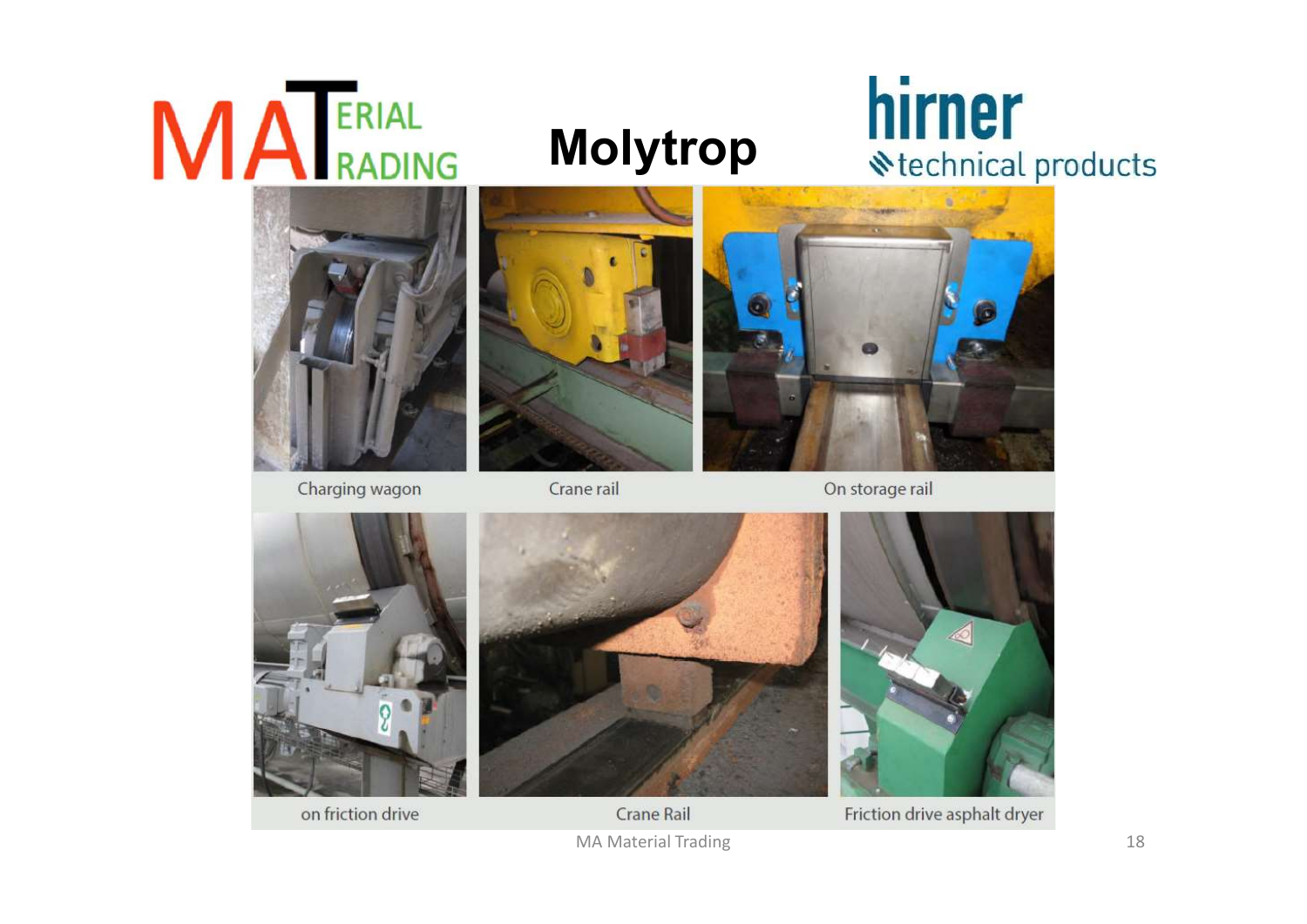



- **A ERIAL**<br>• Due to movement between 2 surfaces (lubrication point)<br>• Due to movement between 2 surfaces (lubrication point)<br>• Molybdenum –Disulphide / MoS<sub>2</sub> will get incorporated in the surface Molytrop<br>
Molytrop<br>
Due to movement between 2 surfaces (lubrication point)<br>
Molybdenum –Disulphide / MoS<sub>2</sub> will get incorporated in the surface<br>
- drying completely AL<br>
DING Molytrop<br>
ment between 2 surfaces (lubrication point)<br>
-Disulphide / MoS<sub>2</sub> will get incorporated in th<br>
- drying completely<br>
- highly stressable<br>
- wear resistant  $M$ olytrop<br>
ment between 2 surfaces (lubrication point)<br>
-Disulphide / MoS<sub>2</sub> will get incorporated in th<br>
- drying completely<br>
- highly stressable<br>
- wear resistant<br>
- dry gliding surface out of MoS<sub>2</sub> -<br>
ment between 2 surfaces (lubrication point)<br>
-Disulphide / MoS<sub>2</sub> will get incorporated in t<br>
- drying completely<br>
- highly stressable<br>
- wear resistant<br>
- dry gliding surface out of MoS<sub>2</sub> ment between 2 surfaces (lubrication point)<br>-Disulphide / MoS<sub>2</sub> will get incorporated in the surface<br>- drying completely<br>- highly stressable<br>- wear resistant<br>- dry gliding surface out of MoS<sub>2</sub>
	-
	-
	-
	-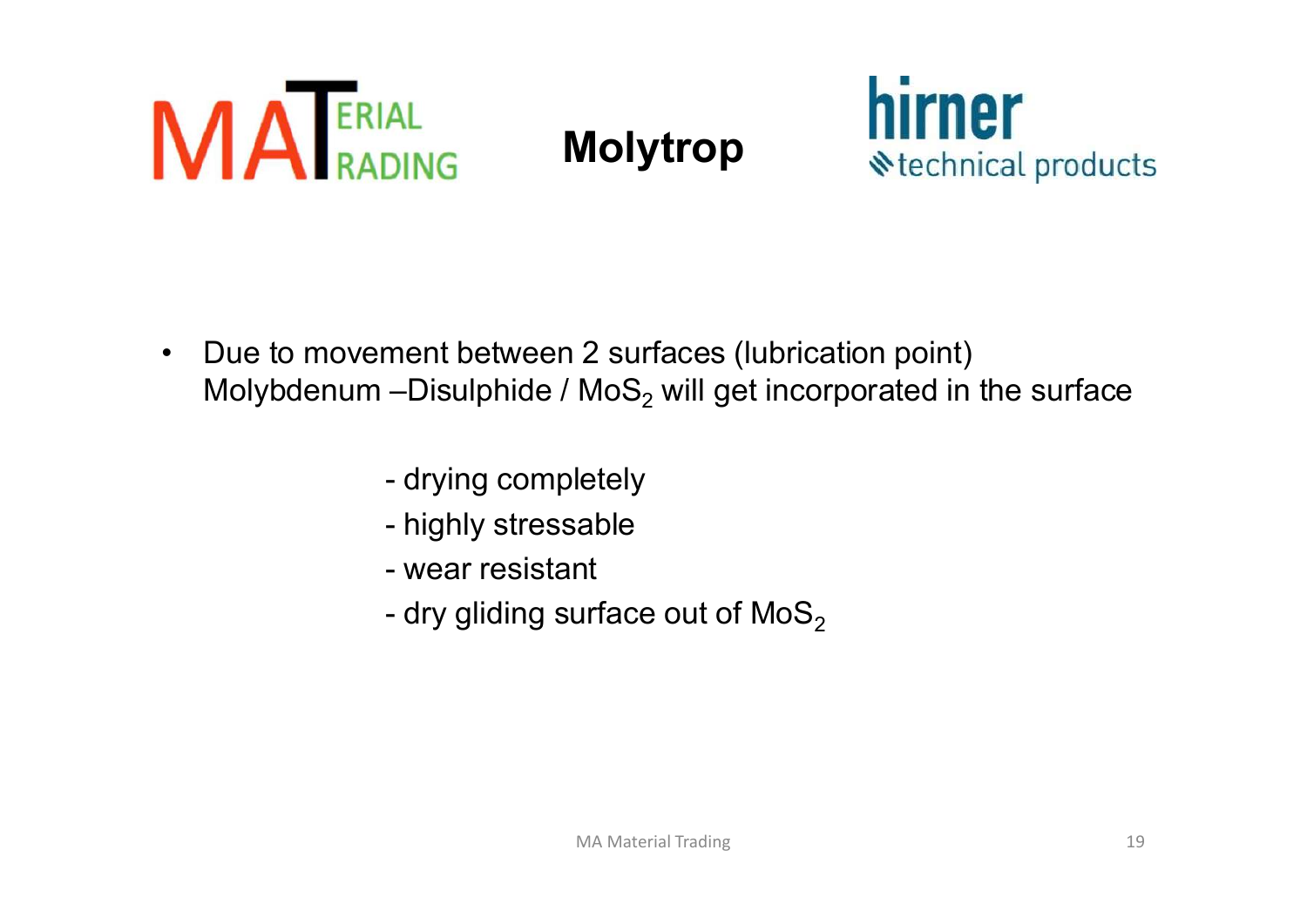



- 
- 
- **ANDRADING**<br>
 **Advantages of Molytrop**<br>
 **Advantages of Molytrop**<br>
 Mineral oil FREE<br>
 Possibility to fill into EURO- cartridges (DIN1284)<br>
 Automatic application: Sucked out of bigger containers by lubrication<br>
pumps **CRIAL Molytrop Mirmer**<br> **- Advantages of Molytrop**<br>
- Mineral oil FREE<br>
- Possibility to fill into EURO- cartridges (DIN1284)<br>
- Automatic application: Sucked out of bigger containers by lubrication<br>
- Automatic cartridge **PUMPS MONATERIAL MONATION SEARCE SEARCH AND AND AND MONATION CONTROLLY AND MONATION SEARCH AND MONATION MONET POSSIbility to fill into EURO- cartridges (DIN1284)<br>Automatic application: Sucked out of bigger containers by l MANU RADING**<br>
- **Advantages of Molytrop**<br>
- Mineral oil FREE<br>
- Possibility to fill into EURO- cartridges (DIN1284)<br>
- Automatic application: Sucked out of bigger containers by lubrication<br>
- Automatic cartridges provide FREE<br>
FREE Possibility to fill into EURO- cartridges (DIN1284)<br>
Automatic application: Sucked out of bigger containers by lubric<br>
pumps directly to the lubrication point<br>
FREE ABILITY<br>
FREE ABILITY<br>
Every kind of applicat
- which can be adjusted.

# $\rightarrow$ EXCHANGEABILITY

Every kind of application of lubricants which can be used for oil and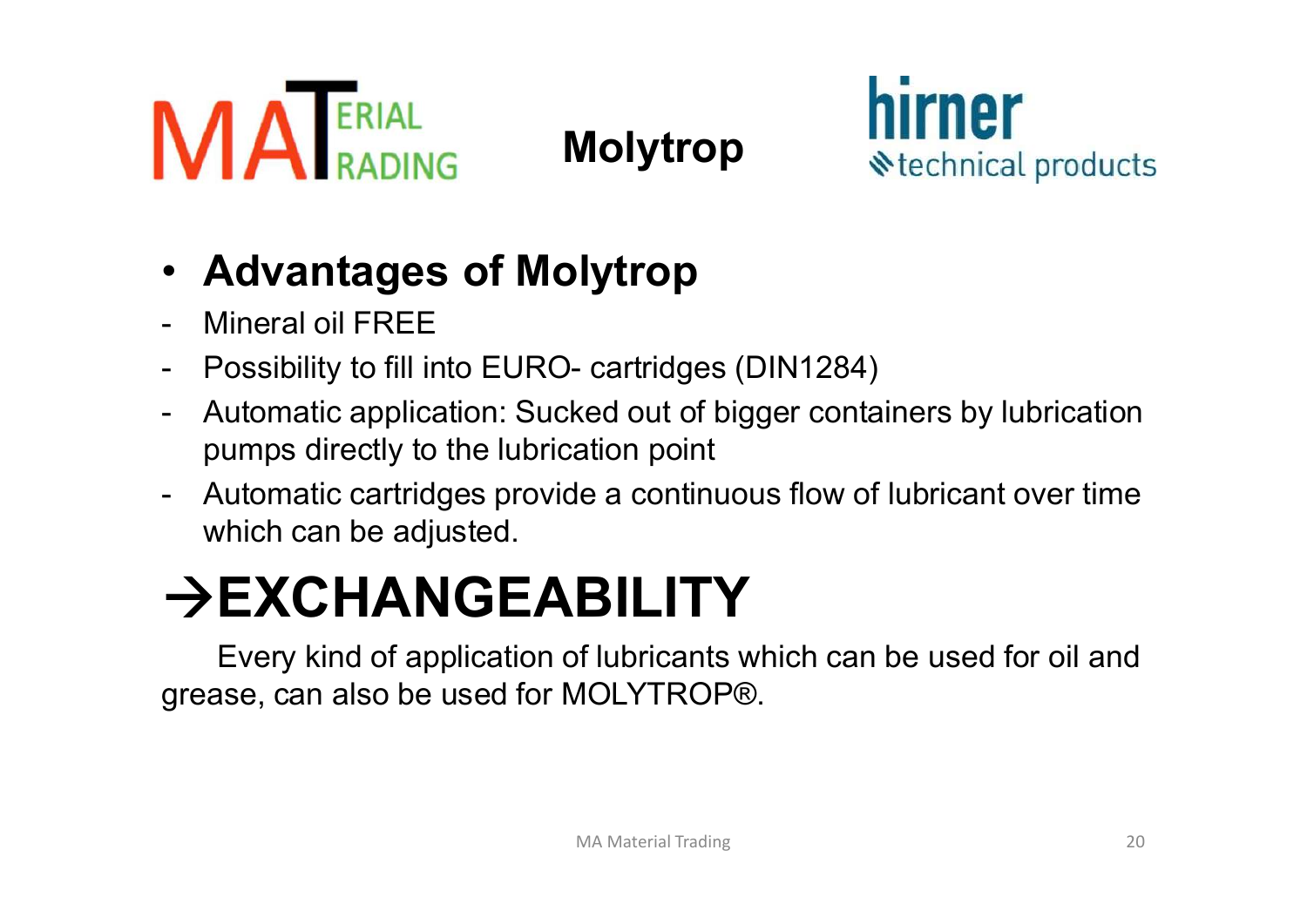# Tribological Lacquer<sub>Stechnical products</sub> **MA ERIAL**<br>• A monoconstituent lacquer for tribological surface coatings<br>• It consists of a fast-drying lacquer with a carful emulsified high-<br>purity-electrographite. **A FRIAL Tribological Lacquer Stechnical produced**<br>• A monoconstituent lacquer for tribological surface coatings<br>• It consists of a fast-drying lacquer with a carful emulsified high-<br>purity-electrographite.

- 
- purity-electrographite.



MA Material Trading 21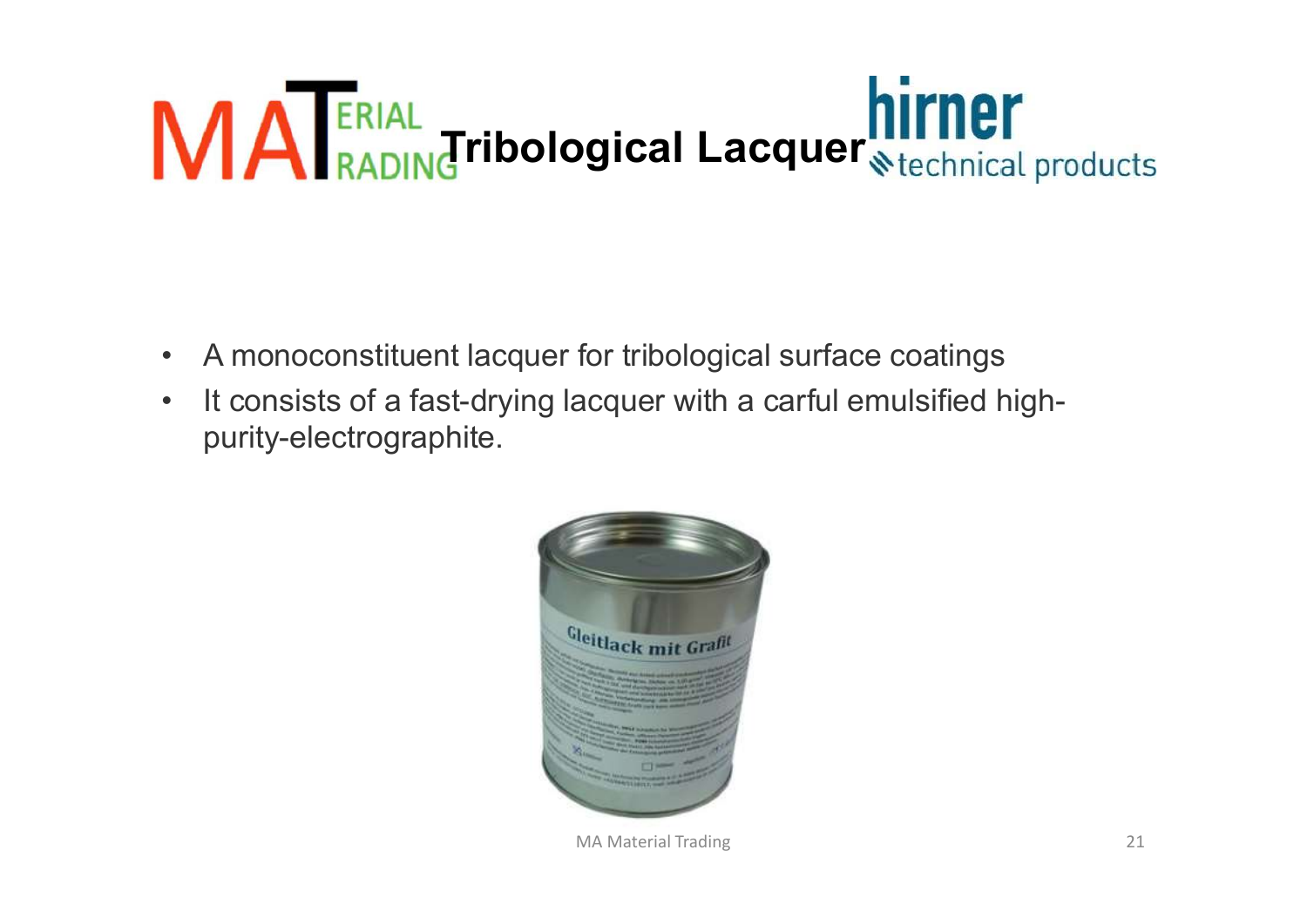# Tribological Lacquer<sub>Stechnical products</sub> **MA ERIAL<br>Charactaristic:**<br>• Surface: darkgrey<br>• Density: approx. 1,05 g/cm<sup>3</sup><br>• Drying: Depending on the layer thickr **MAPERIAL<br>
Charactaristic:**<br>
• Surface: darkgrey<br>
• Density: approx. 1,05 g/cm<sup>3</sup><br>
• Drying: Depending on the layer thicknes<br>
completely dry after 24 h at 20 °C, 60% **ERIAL**<br> **Charactaristic:**<br>
• Surface: darkgrey<br>
• Density: approx. 1,05 g/cm<sup>3</sup><br>
• Drying: Depending on the layer thickness, dry to touch after 3 h,<br>
• Completely dry after 24 h at 20 °C, 60% relative humidity<br>
• Theoreti

## Charactaristic:

- 
- 
- completely dry after 24 h at 20 °C, 60% relative humidity **Charactaristic:**<br>
• Surface: darkgrey<br>
• Density: approx. 1,05 g/cm<sup>3</sup><br>
• Drying: Depending on the layer thickness, dry to touch after 3 h,<br>
completely dry after 24 h at 20 °C, 60% relative humidity<br>
• Theoretical spreadi **Charactaristic:**<br>
• Surface: darkgrey<br>
• Density: approx. 1,05 g/cm<sup>3</sup><br>
• Drying: Depending on the layer thickness, dry to touch aft<br>
completely dry after 24 h at 20 °C, 60% relative humidity<br>
• Theoretical spreading rat
- and layer thickness is enough for 8-10 m² per coating
- 
- 
- **Charactaristic:**<br>
 Surface: darkgrey<br>
 Density: approx. 1,05 g/cm<sup>3</sup><br>
 Drying: Depending on the layer thickness, dry to touch after 3 h,<br>
completely dry after 24 h at 20 °C, 60% relative humidity<br>
 Theoretical spreadi • Surface: darkgrey<br>
• Density: approx. 1,05 g/cm<sup>3</sup><br>
• Drying: Depending on the layer thickness, dry to touch after 3 h,<br>
completely dry after 24 h at 20 °C, 60% relative humidity<br>
• Theoretical spreading rate: 1L depend and grease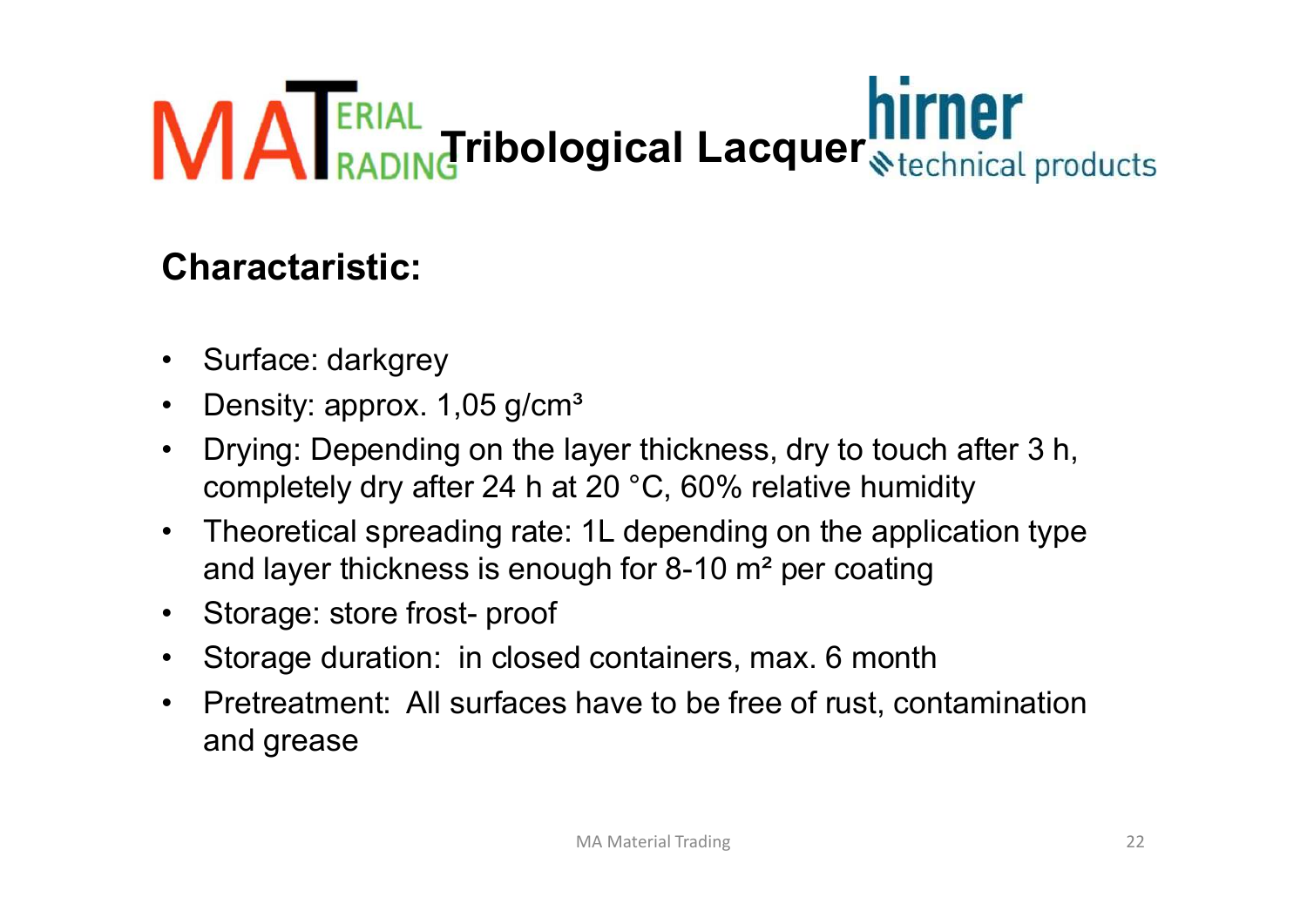# Tribological Lacquer<sub>Stechnical products</sub> **VIA ERIAL**<br>**Coating**<br>• You can coat the surfaces by brushing, spraying or dipping<br>**Application Coating**<br>• You can coat the surfaces by brushing, spraying or dipping<br>**Application**<br>• For all surfaces where a permanent coating is needed. For low load-<br>alternation rates.

# **Coating**

# Application

alternation rates. ating<br>You can coat the surfaces by brushing, spraying or dipping<br>plication<br>For all surfaces where a permanent coating is needed. For low load-<br>alternation rates.<br>**As much as you need, but less as possible!**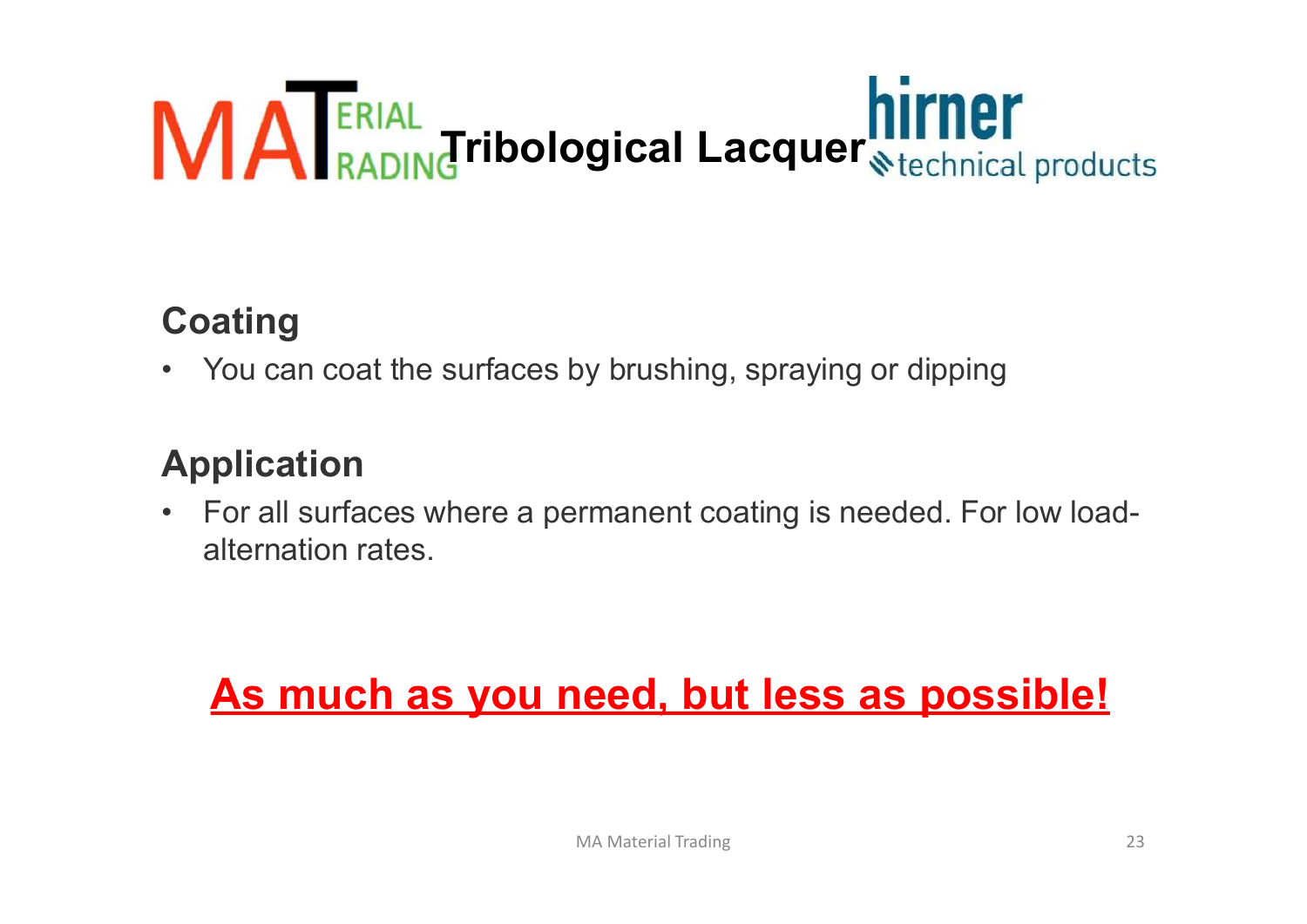# **MA** ERIAL Cable Lubrication Nirmer

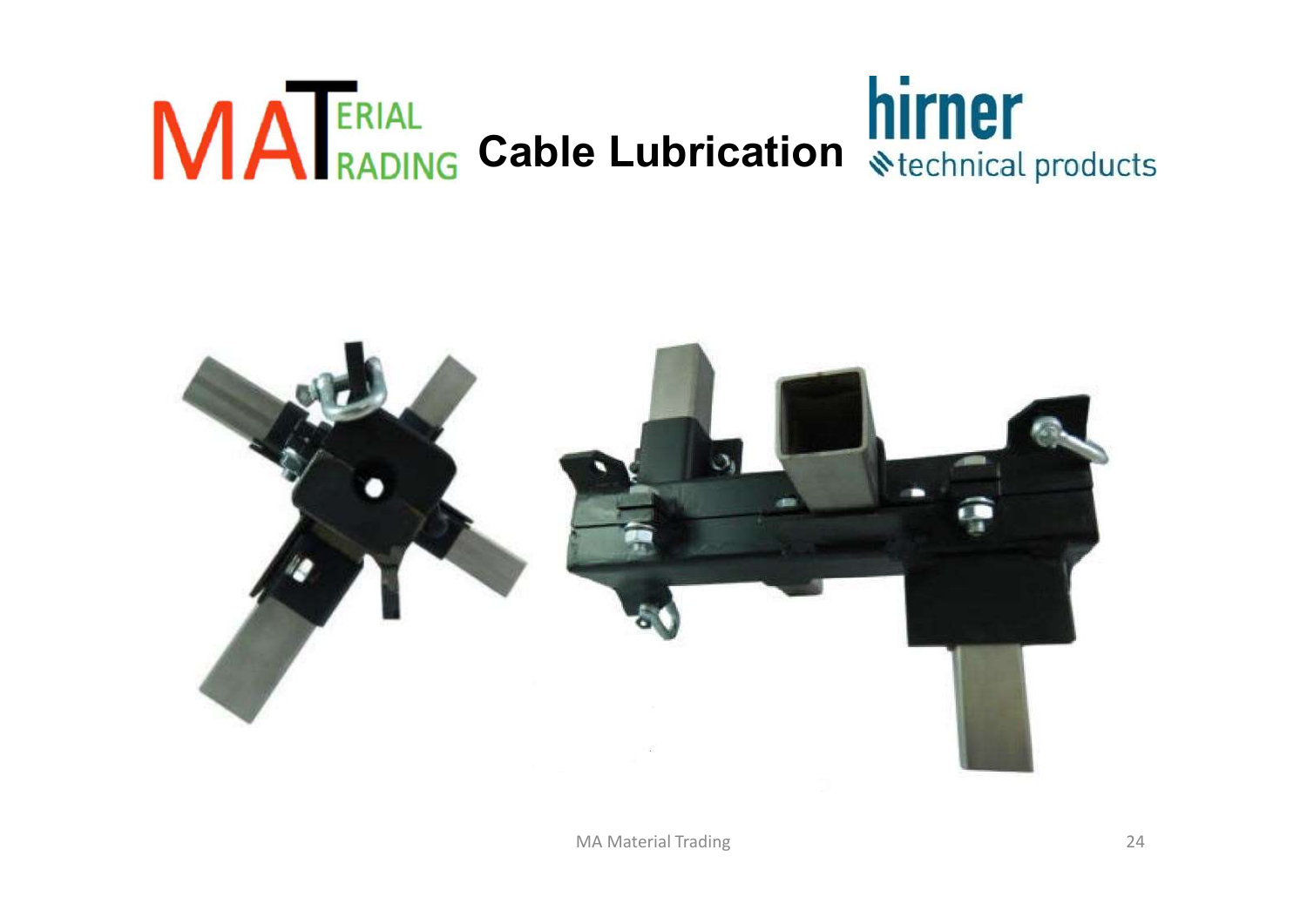

- mostly fastened by chains to any fixed object in the surrounding area **ERIAL**<br> **ERIAL**<br> **ERIAL**<br> **RADING** Cable Lubrication<br>
• The cable lubrication unit is put around the cable and<br>
mostly fastened by chains to any fixed object in the<br>
• Re-lubrication of cables is done by dry-lubricant blo **Mounting – Application**<br>
• The cable lubrication unit is put around the cable and<br>
mostly fastened by chains to any fixed object in the<br>
surrounding area<br>
• Re-lubrication of cables is done by dry-lubricant blocks<br>
which **Mounting – Application**<br>• The cable lubrication unit is put around the cable and<br>mostly fastened by chains to any fixed object in the<br>surrounding area<br>• Re-lubrication of cables is done by dry-lubricant blocks<br>which are p
- which are pressed against the cables by springs
- 
- therefor lubricates it from all sides at once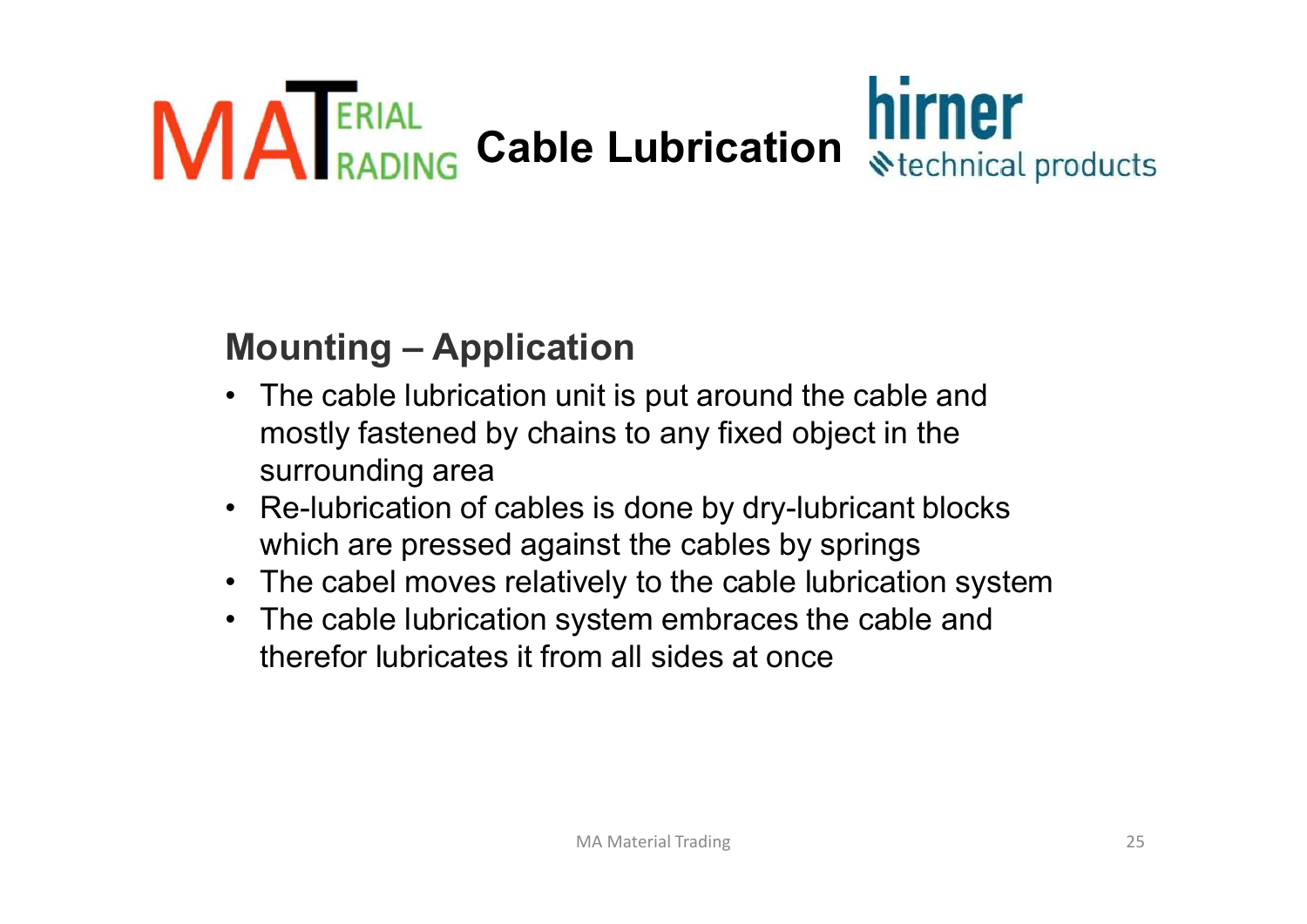

# Application

- 
- by dust binding oil and grease
- **Application**<br>• Reducing friction forces within cables between strands<br>• Neducing friction forces within cables between strands<br>• No contamination of the cable through dust and particles<br>• Highly increased bearable bendi **pplication**<br>Reducing friction forces within cables between strands<br>which occure when bending it is important.<br>No contamination of the cable through dust and particles<br>by dust binding oil and grease<br>Highly increased bearab observed